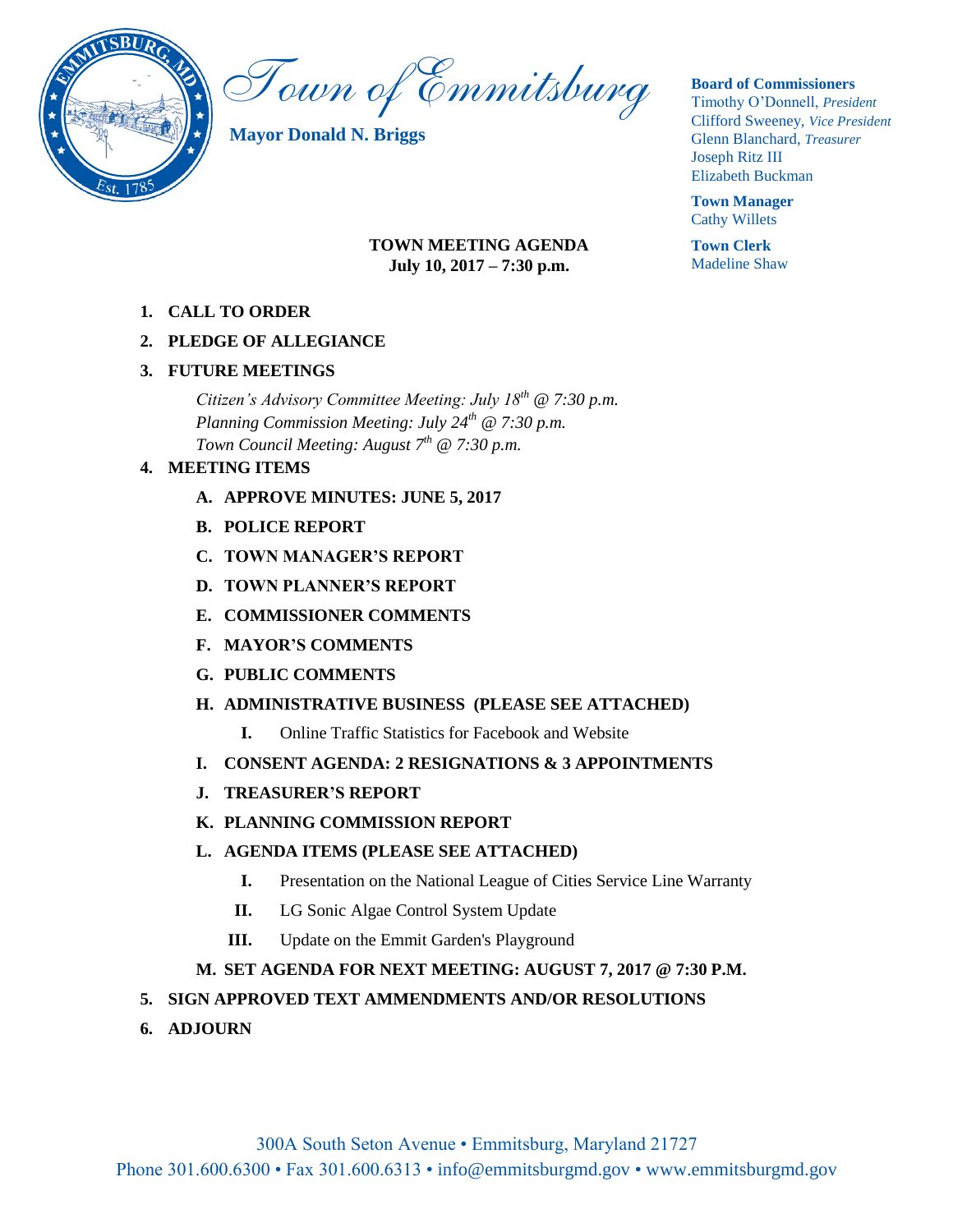**PARK** 

## **A. APPROVE MINUTES:** JUNE 5, 2017

#### **MINUTES TOWN MEETING June 5, 2017 Emmitsburg Town Office**

**Board Members Present:** Mayor Donald Briggs; Commissioners: Glenn Blanchard, Elizabeth Buckman, Joseph Ritz III, Clifford Sweeney, and Tim O'Donnell, President.

**Staff Present:** Cathy Willets, Town Manager; Madeline Shaw, Town Clerk; Amy Naill, Code Enforcement Officer; and Cole Tabler, Town Accountant.

#### **I. Call to Order**

Commissioner Tim O'Donnell, President of the Board of Commissioners, called the June 6, 2017 Town Meeting to order at 7:30 p.m. EST. Pledge of Allegiance was recited.

#### **Approval of Minutes:**

The minutes of the May 1, 2017 Town Meeting were approved as presented. Motion by Commissioner Sweeney, second by Commissioner Blanchard. Passed 4-0 in Favor. Commissioner Ritz III abstained due to meeting absence.

The minutes of the May 15, 2017 Town Meeting were approved as presented. Motion by Commissioner Blanchard, second by Commissioner Buckman. Passed 4-0 in Favor. Commissioner Ritz III abstained due to meeting absence.

#### **Police Report:**

Deputy Whitehouse presented the police report from May 2017 (exhibit attached). Deputy Whitehouse mentioned the deputies plan to patrol more on bikes. The two destructions of property were the street lights on Main Street. The Mother Seton Carnival was May  $22^{nd}$  to the  $27<sup>th</sup>$ . The deputies did not have any complaints or issues with the carnival. There was a donated community train ride with almost 60 in attendance. The scavenger hunt is underway with about 20 families participating. There will be a National Night Out (NNO) on Tuesday August  $1<sup>st</sup>$  that promotes police and community partnerships from 6-8pm behind the Town Offices. There will be moon bounces, face painting, food, and a magician. Deputy Whitehouse mentioned if anyone wants to report suspicious activity, even anonymously, they can email the deputies at emmitsburgdeputies@emmitsburgmd.gov. Commissioner Blanchard thanked the deputies for being present at the Mother Seton Carnival.

*Note*: Agenda re-arrangement in courtesy of guest speaker.

#### **Administrative Business:**

 Guest Speaker: Michelle Mills, Auditor: Cathy Willets mentioned the annual Town audit is coming up. Ms. Mills has been the Town's auditor for 20 plus years, and she has recently switched to a new company. Town staff has always been pleased with her work, and would like to continue to utilize Ms. Mill's services, but Town staff needs approval from the Board before proceeding. Michelle Mills, auditor, mentioned her prior firm (Draper & McGinley, P.A.) of 15 years has decided to discontinue auditing services. As a result of that decision, Ms. Mills moved to a larger firm with offices in Gaithersburg, Leesburg, and Frederick. The new firm, DeLeon & Stang, will allow Ms. Mills and her team to continue their specialty in governmental auditing. Ms. Mills mentioned services were rendered the prior fiscal year, but all fees have been paid to Draper & McGinley, P.A. Commissioner Ritz III asked if the fees would remain the same. Ms. Mills stated the fees would remain relatively the same.

> **Motion:** Motion to terminate services with Draper McKinley for auditing Town finances. Motion by Commissioner Ritz III, second by Commissioner Blanchard. **Vote:** 5-0 in Favor.

**Motion:** Motion to accept the financial auditing services of DeLeon & Stang. Motion by Commissioner Buckman, second by Commissioner Sweeney. **Vote:** 5-0 in Favor.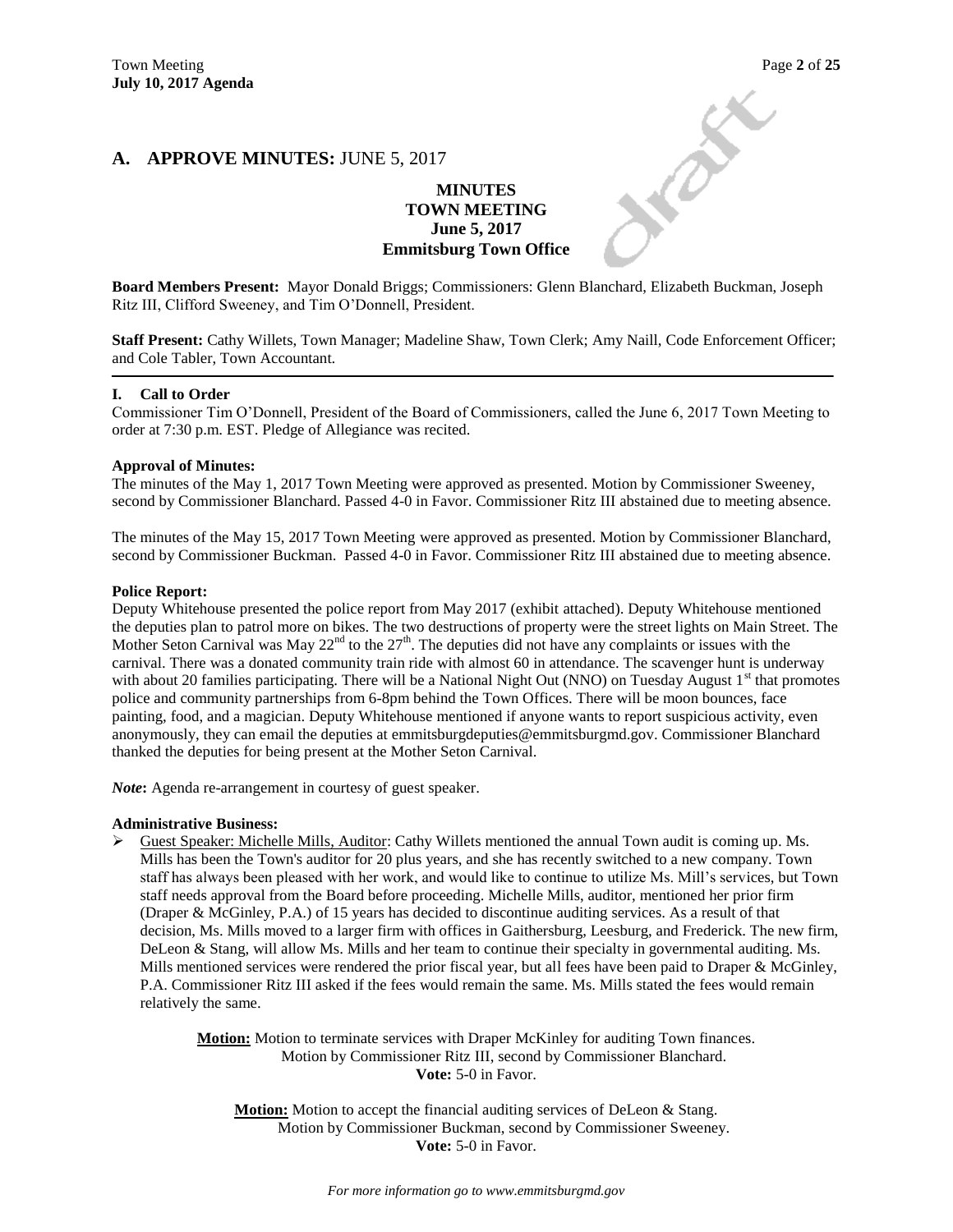#### **Town Managers Report:**

Cathy Willets presented the Town Manager's Report from April 2017 (exhibit attached). Ms. Willets mentioned staff conducted a street light inventory on East and West Main Street, which led to the fiscal year (FY) 2018 proposed street light budget. Two street lights have been damaged in the past month. Town staff worked on the park, ball fields, and community gardens in April. Ball Field #1 in Community Park was restored to its original condition, and the ball field is now open for reservations. Anyone interested in using the ball fields should contact the Town Office. Rainbow Lake is at the spillway level. The Town wells are now at 31.25 feet below their May 2011 levels, but 5.5 feet were gained in April. Ms. Willets stated the wells are slowly and steadily coming back. About 5 inches of rain was received in April, but there still is a 2.34 inch deficit. Ms. Willets also explained approximately 52% of the waste water treated was wild water, which is a result of the sewer line conditions and heavy rain. The Community Pool is under construction, and the modified plans are at Frederick County and the State Health Department. There is a deadline date that was specified in the pool contract that the work must be completed by. Ms. Willets also gave an update on the dog park. She mentioned a revised RFP was requested for the dog park because the approved area is not considered a forest. Commissioner Sweeney mentioned there are some dead trees that need to be taken down near the approved dog park location/Community Park Pavilion. He also asked about the tree clearing that is occurring near the originally proposed dog park site. Ms. Willets reported the originally proposed dog park site is being cleared because the trees are diseased, and the Town is determining the best course of action to take in removing the dead trees near the approved dog park location. Commissioner Ritz III asked about removing some diseased pine trees in Emmit Gardens near the tot lot and about removing hazardous power lines above the proposed playground site. Ms. Willets explained the Town is planning to remove some of the pine trees, but she will need to look into the removal of the others in that area. In regards to the proposed playground, Ms. Willets mentioned there have been several problems encountered. Since it's a flood plain, the Maryland Department of the Environment is requiring an extensive application. An update will be shared at the next Town Meeting. Commissioner Blanchard said the Town looks really good and Town staff is doing a great job maintaining facilities. Ms. Willets stated the Town is requesting bids to spray for mosquitoes along the walking path in Community Park. Commissioner Sweeney asked about unlocking the bathrooms at Community Park for day use. Ms. Willets stated there has been restroom vandalism at the park bathrooms in the past, but she will discuss the possibility with staff. Commissioner O'Donnell mentioned the storage lot gate has been left open in Community Park, and he requested contractors/staff be mindful when closing the gate. He also asked why the trees in the prior proposed dog park area are being cleared. Ms. Willets reported many of the trees are dead.

#### **Town Planners Report:**

Cathy Willets presented the Town Planner's Report from April 2017 (exhibit attached). The State Highway Administration (SHA) sidewalk project is underway. The contractor started saw cutting the sidewalks in Town. As work progresses, there will be flagging operations where there is no shoulder or the shoulder is not wide enough. The approved time for shoulder closer and flagging operations is 9 a.m. to 3 p.m. Updates are posted to the Town website, channel 99, and Facebook. The pedestrian bridge is up at the Flat Run Bridge. If there is any pedestrian traffic, SHA has been directed to stop working until the pedestrians have walked by. Ms. Willets does not have a date for the square closure because the proposed date (Community Heritage Day- June 24th) is unacceptable. Commissioner Sweeney asked who can apply for a Community Legacy Grant. Ms. Willets explained anyone who falls in the sustainable area, not just historic buildings, is eligible for the grant. Anyone interested in the grant needs to contact the Town Planner, Sue Cipperly, first. Ms. Willets also reported code enforcement is up and Ms. Naill is doing an excellent job. Thank you letters are sent if a resident complies with requests. Commissioner Sweeney mentioned 40 unmetered parking spots along Main Street. Ms. Willets recommended making parking meters an agenda item in the future to give staff enough time to collect information. Commissioner O'Donnell inquired about before and after photos for the sidewalk project. Ms. Willets will have staff take photos.

**Commissioner Comments:** Commissioner(s) cited attendances, recognitions, and announcements.

- Commissioner Buckman: She encouraged everyone to attend the Hubbard Fun Day that is coming up in Town.
- Commissioner Ritz III: He reminded residents there will be a family oriented event in Community Park on Saturday July 15<sup>th</sup> from 5 to 7 p.m. The event will have a magician, music, caricature artists, and refreshments.
- Commissioner Sweeney: He mentioned Community Heritage Day is Saturday June  $24<sup>th</sup>$ . There was enough money raised for fireworks, and the Lions Club is currently working on fireworks for next year. He thanked everyone for volunteering and donating because the event couldn't be done without the community.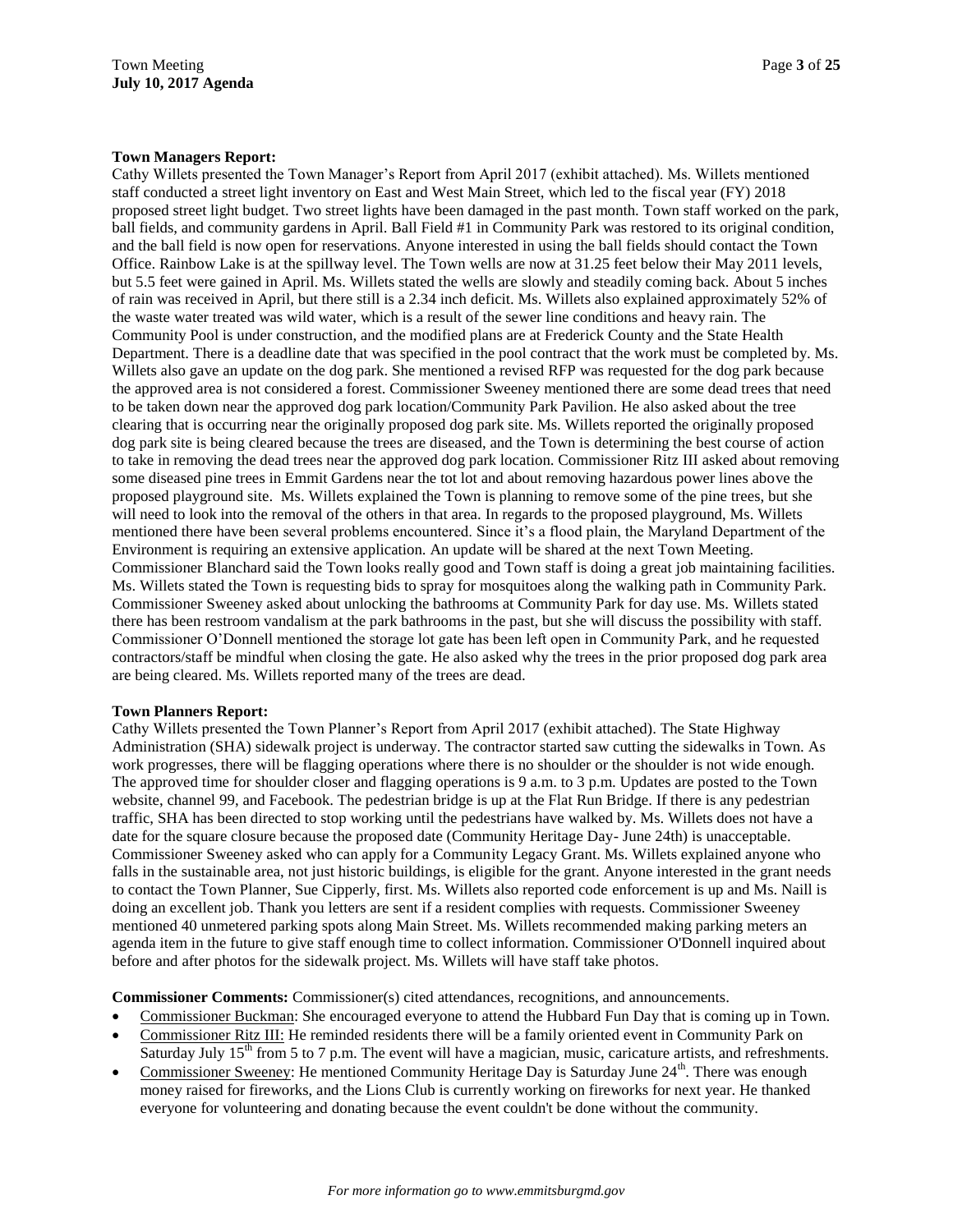- Commissioner Blanchard: He encouraged residents to thank WWII veterans and record their stories this month in honor of the  $73<sup>rd</sup>$  anniversary of D-Day. He also thanked town staff for the WWI display at the Town square. He thanked Bobby Ott for donating the photos, and encouraged residents to explore the exhibit at the Ott House.
- Commissioner O'Donnell: He was contacted by a property owner in regards to storage containers on properties. Town code does not specifically mention whether storage containers are permanent or temporary structures; however, the code is currently interpreted to view the items as permanent and not allowed. He would like to Board to discuss the item and possibly modify the zoning code because more people are using the structures. He also mentioned SHA has started their projects and he encouraged everyone to be patient with the work. There was a trail day in May with the largest local turn out in a year. The giveaways are getting better for volunteers to include food and the shirts. There is another trail day coming up and there will be several bike rides on Community Heritage Day (June 24<sup>th</sup>). He encouraged trail donations and sponsorships because they help attract volunteers on trail work days. He also mentioned the possibility of the Board discussing recycling as a future item. He encouraged residents to recycle and compost more to reduce tipping costs. In regards to trail information, Commissioner O'Donnell stated he will put information on the Town website and the Emmitsburg Trails Facebook Page. Ms. Willets added the Town is collecting email addresses for anyone, residents and businesses, who are interested in receiving construction updates in a timely manner. Anyone who would like to get email updates should email the Town at info@emmitsburgmd.gov, and Frederick County has a recycling website for anyone looking for more recycling information.

#### **Mayor's Comments:**

Mayor Briggs attended numerous meetings in May 2017. Mayor Briggs mentioned two 4<sup>th</sup> grade classes from Mother Seton School attended a field trip at the Town office, and he treated the classes to pizza afterwards. There is an upcoming field trip with Emmitsburg Elementary, and he hopes to make the Town Office field trips an annual spring event. He mentioned the Town was recognized as a Banner Town again this year. The Town had the Emmitsburg Business and Professionals Association (EBPA) free breakfast, which approximately 50 local business owners attended, at the Carriage House Inn. He completed an interview with the Frederick County Chamber of Commerce highlighting the Town's accomplishments. Mayor Briggs also attended a meeting with the Frederick County Solid Waste Steering Committee. The Committee has a goal of reducing the landfill waste by 40,000 tons by 2040. He informed the Board that the landfill is filling fast and once it's full, Frederick County will need to purchase another 900 acre farm. There is a Block Party coming up on June 14th with free food, music, and activities. There will be a few more free community events throughout the summer while the pool is under construction.

#### **Consent Agenda:**

Michael Hillman is resigning from the Citizen's Advisory Committee. No vote is needed, but the Board mentioned there are three current vacancies now. Ms. Willets stated one of the vacancies can be for an individual outside of the Town limits. Commissioner Buckman mentioned she would like to have the whole Town represented on the Citizen's Advisory Committee. She needs members from Mount St. Mary's, Emmit Gardens, and outside of Town.

#### **Treasurer's Report:**

Commissioner Blanchard presented the Treasure's Report for May 2017 (exhibit attached). Commissioner Blanchard mentioned the cash balance is \$4,672,992 as of May  $1^{st}$  2017. The operating balance going forward is \$4,607,425.

#### **Planning Commission Report:**

None

#### **II. Agenda Items**

Agenda #1- FY 2018 Budget for Consideration: Commissioner Ritz III thanked Town staff for answering his questions. He asked what composed the Special Events & Programs (6901) line item in Department 60 (Parks Department). Ms. Willets clarified the line item includes the after school program, farmers market, community functions, and community garden which add up to the \$3,900. Commissioner Ritz III requested the line item not be decreased by \$1,800 if the Park's Committee is more proactive in planning summer concerts. He would like to offer better Community Park concert series in summer 2018. Ms. Willets stated the Board will need to determine where to decrease funds to cover the Special Events & Programs line item if the Board decides not to reduce funding. There was discussion over where to pull funds from. The Board agreed there needs to be an increase in Special Events & Programs funding. Commissioner Ritz III asked how easy it is for there to be a budget transfer if money is needed in the future. Ms. Willets explained the process is easy, and the Board would just have to approve the transfer. She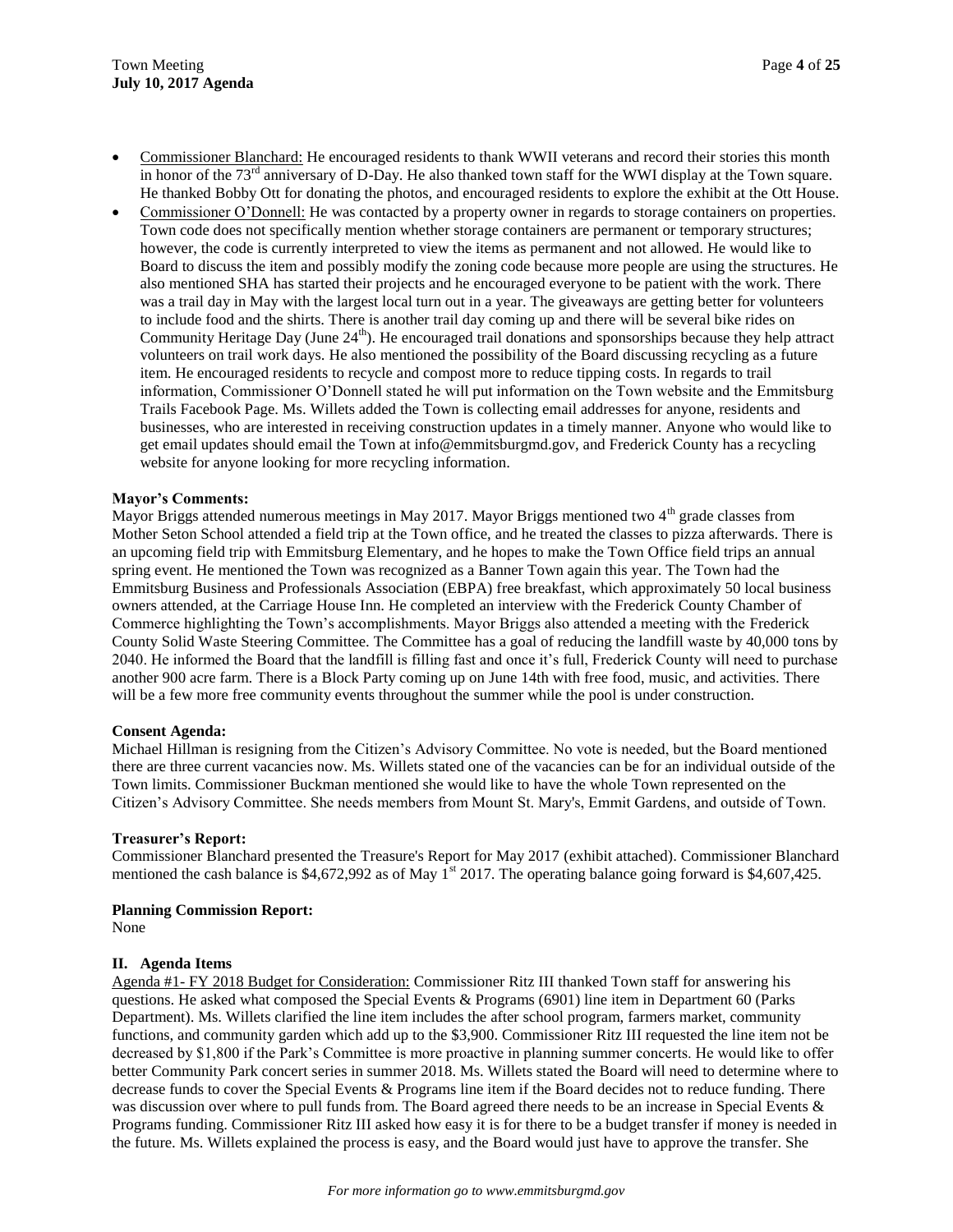added the funds can be pulled from another line item now, or the funds can be pulled from a line item with excess when the reservation is made, but the decision is the Boards. Commissioner Ritz III stated he is really hoping to have some nicer concerts next summer. Ms. Willets recommended notifying staff immediately when there is an event and the cost is known so funding can be found. Commissioner Buckman suggested planning the series ahead of time so the Town can promote the concert series more. Ms. Willets stated if the events are known far enough in advance, they can be added to the Town calendar.

Commissioner O'Donnell requested the Board flip to Department 7 (Misc Revenues) under line item Rents and Concessions (4502) CREP Scott Road Farm. He mentioned there is no expense line items assigned to the \$1,532 revenue. He proposed the funds be used for multiuser trail maintenance and promotion. He explained individuals are cutting down trees that fall across the trail, but they are not certified and they are putting themselves in danger. With the funding, the Town could contract a sawyer to cut down the trees and limbs. He mentioned many organizations and residents ask what funding the Town contributes to the trails. Aside from land use and volunteer hours, he would like to have a designated line item. Cole Tabler, Town Accountant, recommended any projects that are longer than a year could use capital project funding, and a separate line item can be added for the multiuser trails but it also depends on the type of work. Commissioner O'Donnell asked if 1 year would be sufficient for piloting the program. Mr. Tabler stated a designated item in Fund 2 would be there until it's transferred or diminished. He recommends doing a designation in Fund 2 if work is needed for the trails in the future so a transfer can be made when needed. Ms. Willets reminded the Board they will need to determine where the \$1,532 will come from. She recommended not taking funds from the pool. Commissioner O'Donnell passed the gavel to Commissioner Sweeney, Vice President of the Board of Commissioners. There was discussion over where to take the funds from.

**Motion:** To transfer from Fund 2 Dog Park to new line item Trail Maintenance and Promotion in the amount of \$1,532. Motion by Commissioner O'Donnell, second by Commissioner Ritz III. **Vote:** 5-0 in Favor.

Commissioner Sweeney passed the gavel back to Commissioner O'Donnell. Commissioner Ritz III inquired about the Emmit Garden playground funding. Ms. Willets stated there is a \$10,000 grant and the Board designated \$7,500 several years ago totaling \$17,500. Commissioner Ritz III inquired about the Waste Water Treatment Plant (WWTP) lagoon and if the Town will continue the lagoon contract. Ms. Willets hopes Enviro Organic will comply; otherwise, the Town will be \$150,000 in the hole from FY17-18 reduced utility charges (\$70,000) and the loss of the lagoon contract (\$80,000). Other revenue will be needed if the contract is terminated.

> **Motion:** To accept the fiscal year (FY) 2018 budget as amended. Motion by Commissioner Sweeney, second by Commissioner Buckman **Vote:** 5-0 in Favor.

Ms. Willets asked if the budget PowerPoint was beneficial. The Board commended Town staff for preparation, visual aids, and clarity in answering questions.

Agenda #2- Salary Chart Adoption for Consideration: Ms. Willets mentioned the Board is required to adopt the salary chart ordinance with the budget each year. She explained each employee is eligible for a step increase based off their performance evaluation and review. The total difference between FY 2017 and FY 2018 is \$12,000 (or 1.5% step increase) with a 0% Cost of Living Adjustment (COLA). Commissioner Ritz III inquired about a prior year when a new salary chart was adapted, but there was an error that resulted in the salary chart being modified. Mr. Tabler explained the instance was two years ago and it was because the salary chart was adjusted which resulted in staff moving down in steps on paper; however, staff still got their increase. The structure of the salary chart was changed then. Ms. Willets clarified that the salary chart was not voted upon, but Ms. Willets brought it to the Board to fix any problems during that occurrence a few years ago. Commissioner Buckman asked about the structure of the chart. Ms. Willets explained the salary chart is large in size so it was broken into four pages. Commissioner O'Donnell asked if the new employee evaluation system was approved. Ms. Willets stated the new employee evaluation form was approved and town staff came up with three goals for the coming year based on the new evaluation form earlier in the year. Commissioner Ritz III asked why Grade 2 and Grade 10 did not have a position title. Ms. Willets stated there are no employees in those steps, she also added this was the reason staff wanted to have human resource modify the salary chart to condense the chart and get rid of positions that were not used. There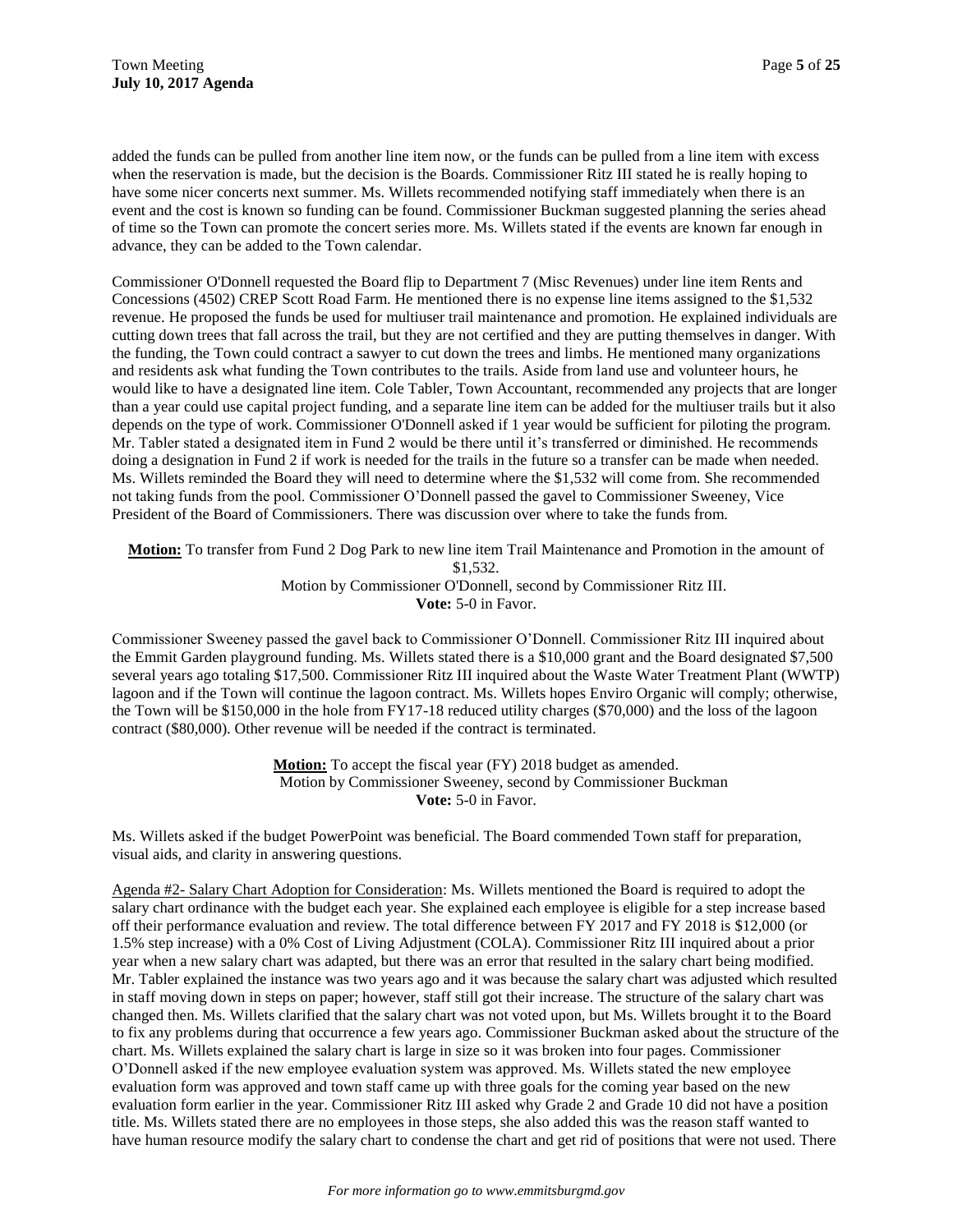is currently no staff under the title of inspector because there is not a need for that position, and contractors are used now for inspections.

> **Motion:** To accept the salary chart as written. Motion by Commissioner Blanchard, second by Commissioner Ritz III. **Vote:** 5-0 in Favor.

#### Agenda #3- Revisit the Recreational Trail Program Grant Offer:

Commissioner O'Donnell presented the Recreational Trail Program Grant. He explained the Trail Conservancy was awarded a grant for the multiuser trails in Emmitsburg, and the Town accepted the grant offer; however, the Trail Conservancy was planning to subcontract the contractors, but now the Trail Conservancy cannot oversee the process because they are very busy. He explained to the Board that the Trail Conservancy might step back from the grant and the state might reassign the grant to the Town of Emmitsburg. He hopes to hear something by the end of June. Commissioner Ritz III asked if the Trail Conservancy can reapply for the grant. Commissioner O'Donnell informed the Board that the Town can reapply, but the scenario of passing the grant along to the Town looks favorable. He also mentioned specifically asking the State of Maryland about eligibility, and the State informed him the Town would still be eligible.

#### **Set Agenda Items for July 10, 2017 Town Meeting**

- 1. Presentation on the National League of Cities Service Line Warranty
- 2. LG Sonic Algae Control System Update
- 3. Update on the Emmit Garden's Playground
- 4. Admin Business: Online Traffic Statistics for Facebook and Website

Commissioner Ritz III inquired about this coming year being an election year. Ms. Willets stated the Board of Commissioners will discuss the election judges at the August 2017 Town Meeting. The Town will start advertising for election judges in July. Election Day is September  $26<sup>th</sup>$  and the last day to file for election and to register to vote with the County is August  $28<sup>th</sup>$ . All the information related to the elections is on the Town website. As the day gets closer, the Town will publicize announcements on Facebook and the website. Any election questions can be directed to Madeline Shaw, Town Clerk. Commissioner O'Donnell requested a quantified update on those accessing the Town website and Facebook.

> **Motion:** - To accept the agenda as presented for the July 10, 2017 Town Meeting. Motion by Commissioner Ritz III, second by Commissioner Sweeney. **Vote:** 5-0 in Favor.

#### **III. Sign Approved Text Amendments and/or Resolutions**

#### **IV. Adjournment**

With no further business, the June 6, 2017 Town Meeting was adjourned at 9:10 p.m. EST.

January 1

Respectfully submitted,

Madeline Shaw Town Clerk

Approved: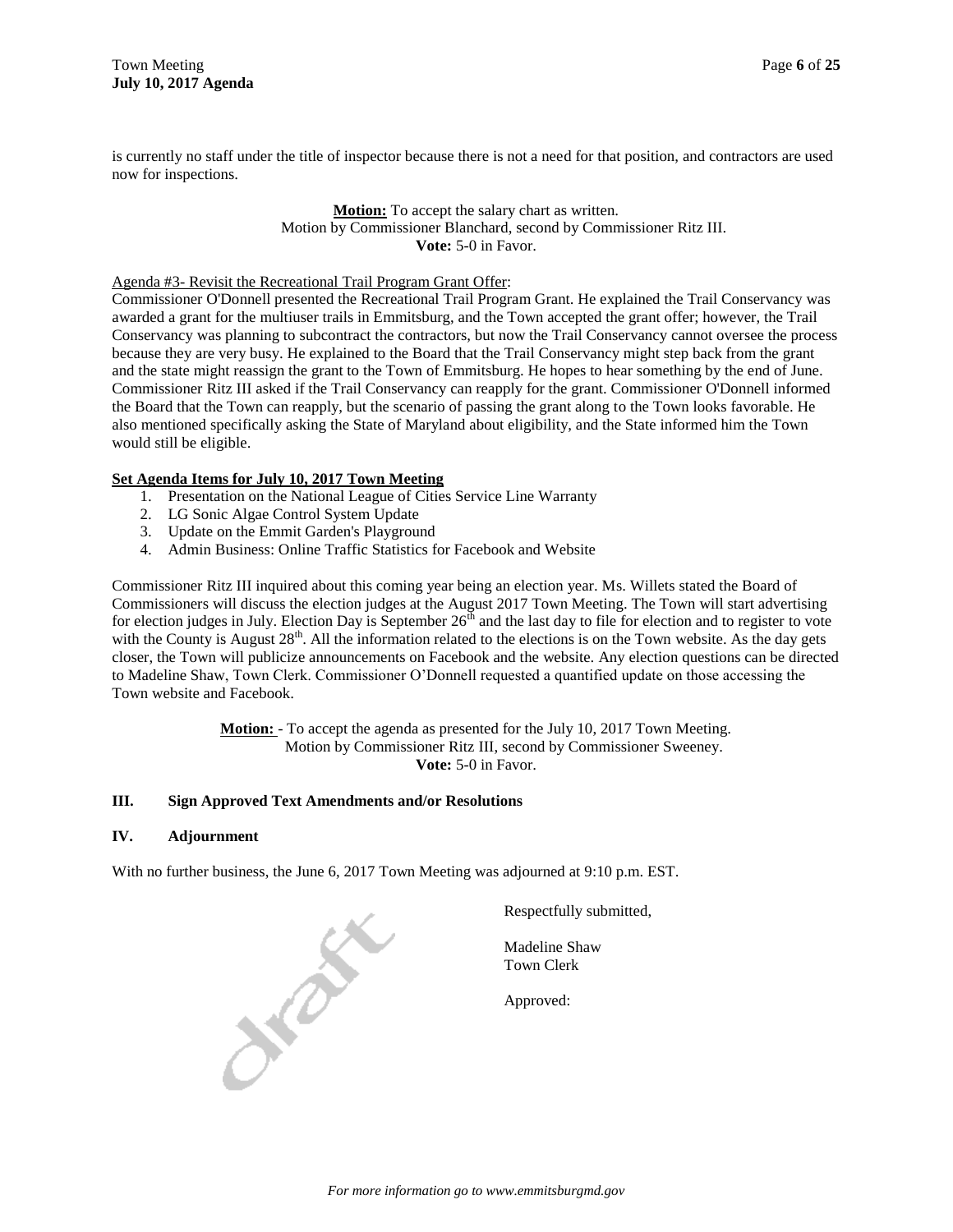**B. POLICE REPORT:** Presentation by deputies at the meeting.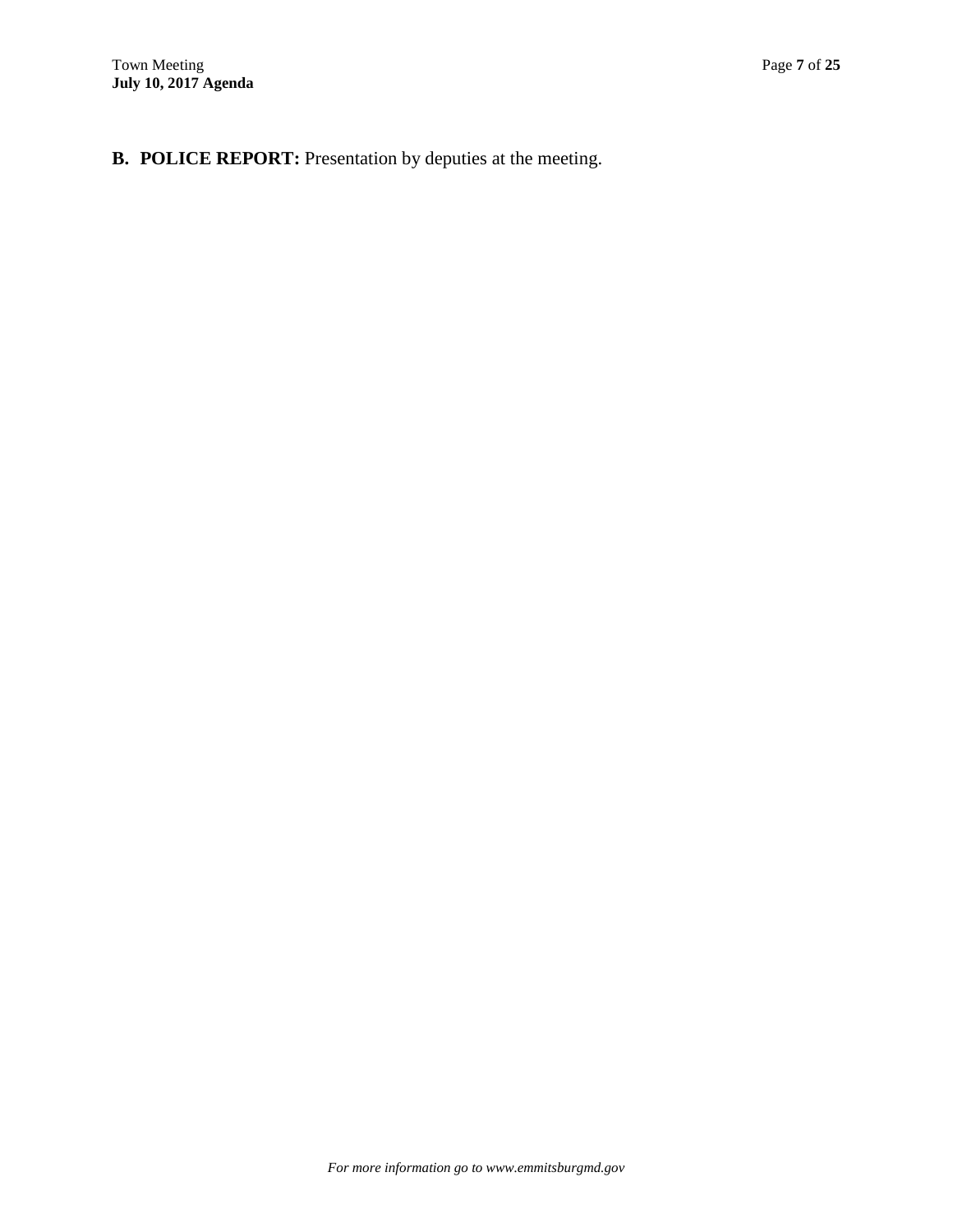# **C. TOWN MANAGER'S REPORT**

## **Town Manager's Report May 2017 Prepared by Cathy Willets**

## **Streets:**

- Staff replaced three street light poles & fixtures on West Main St.
- Staff trimmed and weed killed around guardrail at the end of DePaul St. and at the end of Welty Ave.
- Staff removed snow flags from fire hydrants.
- Staff installed dog waste station along East Lincoln Ave. by the entrance to walkway off of Chesapeake Ave.
- Staff trimmed and weed killed weeds in sidewalks on East and West main street.
- Staff put cold patch & millings in pot holes on Brookfield Dr @ Irishtown Rd.
- Staff took down Welcome to Emmitsburg banners & put up Memorial Day banners on East Main, West Main, & South Seton Ave.
- Staff marked utilities from Timbermill Run to Silo Hill Rd for the new sidewalk replacement project.
- Staff cleaned/swept parking spaces on East & West Main Street.
- Staf removed the old farmers market sign  $\&$  installed new one in front of the farmers market along South Seton Ave.
- Staff put flags on street light poles around the square.
- On Saturday (5-27-17) Jim, Chris, Dave in at 9am to pickup #33 damaged street light in front of 2 Reeney Circle in Northgate. Staff picked up street pole, fixture, parts, secured wires, & put orange cone overtop of wires. Dfc Davis on scene to do report.
- Contractor blacktopped water leak patch in front of 3105 Stonehurst Ct; in front of the Chesapeake Ave car wash; and across from 316 South Seton Ave by pole #298.
- Staff performed water shut offs.

#### **Parks:**

- Staff mowed, trimmed, & weed killed in parks.
- Staff worked on ball field #1 in Community Park: drug grass off, put mix on infield, spiked  $\&$  flat drug infield, put in new 60 & 90 foot inserts & bases, new home plate, & new 60/90 pitcher's mound.
- Staff installed a new stop sign and speed bump on the road to ball field#3 in Community Park.
- Staff replaced trail marker sign 0.3 on the Community Park walking trail.
- Staff trimmed trees in Silo Hill Park.
- Staff worked on ballfield #7 in Memorial Park; used whacker to tamp lips down around infield.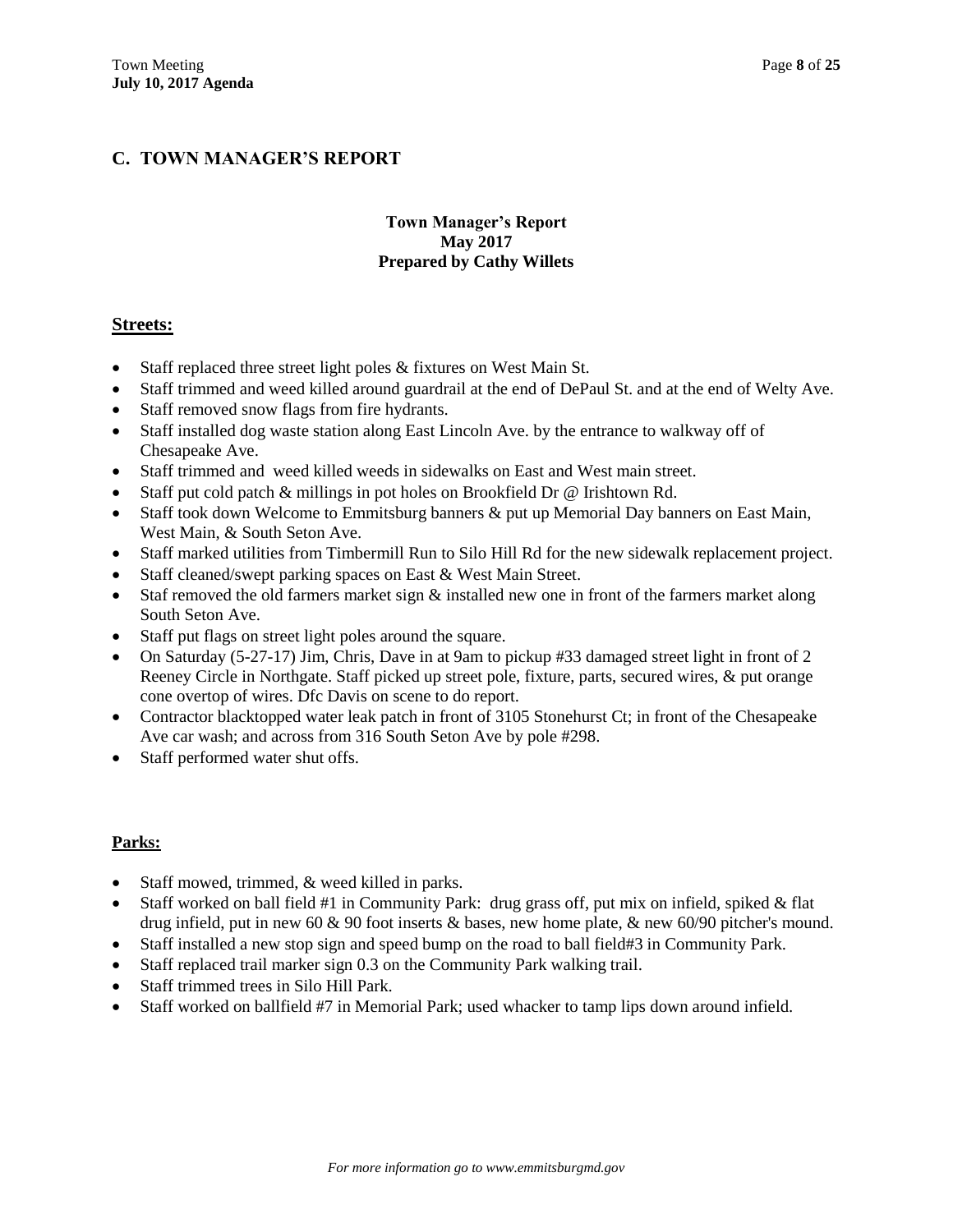## **(Town Manager's Report Continued…)**

## **Water:**

- Rainbow Lake is at the spillway level (normal is 16.6 feet).
- The roughing filters are being backwashed three times a day and the DE filters are being done two times per week.
- Our wells are now on average 28.75' below their May 2011 levels.
- Water production and consumption. We produced an average of 310,031 GPD. We consumed an average of 294,953 GPD.

The difference is "Backwash Water" ... (8.50%).

We purchased 410,550 gallons of water from MSM this month.

- o 41.2% of this water came from wells.
- o 4.3% of this water came from Mt. St. Mary's.
- o 54.5% of this water came from Rainbow Lake.

#### Wastewater:

- We received about 6.0" of precipitation this month (the average is 4.33").
	- o We have a precipitation **SURPLUS** of .55" over the last six months. The average precipitation for the period from December 1 through May 31 is 21.55". We have received 22.1" for that period.
- Wastewater Treatment:
	- o We treated an average of 615,000 GPD (consumed 294,953 GPD) which means that 52% of the wastewater treated this month was "wild water".
	- o We had three spills of untreated sewerage in the month of May due to the large amount of rain in one day. The spills totaled an estimated 7,650 gallons lost. The spills were reported to the State.
	- o We exceeded the plant's design capacity five times in the month of May.

| 05/04 835,000 GPD | 05/05 2,908,000 GPD 05/06 1,019,000 |  |
|-------------------|-------------------------------------|--|
| 05/13 932,000 GPD | 05/25 1,373,000 GPD                 |  |

**Trash:** Trash pickup will remain Mondays for the remainder of the month of July.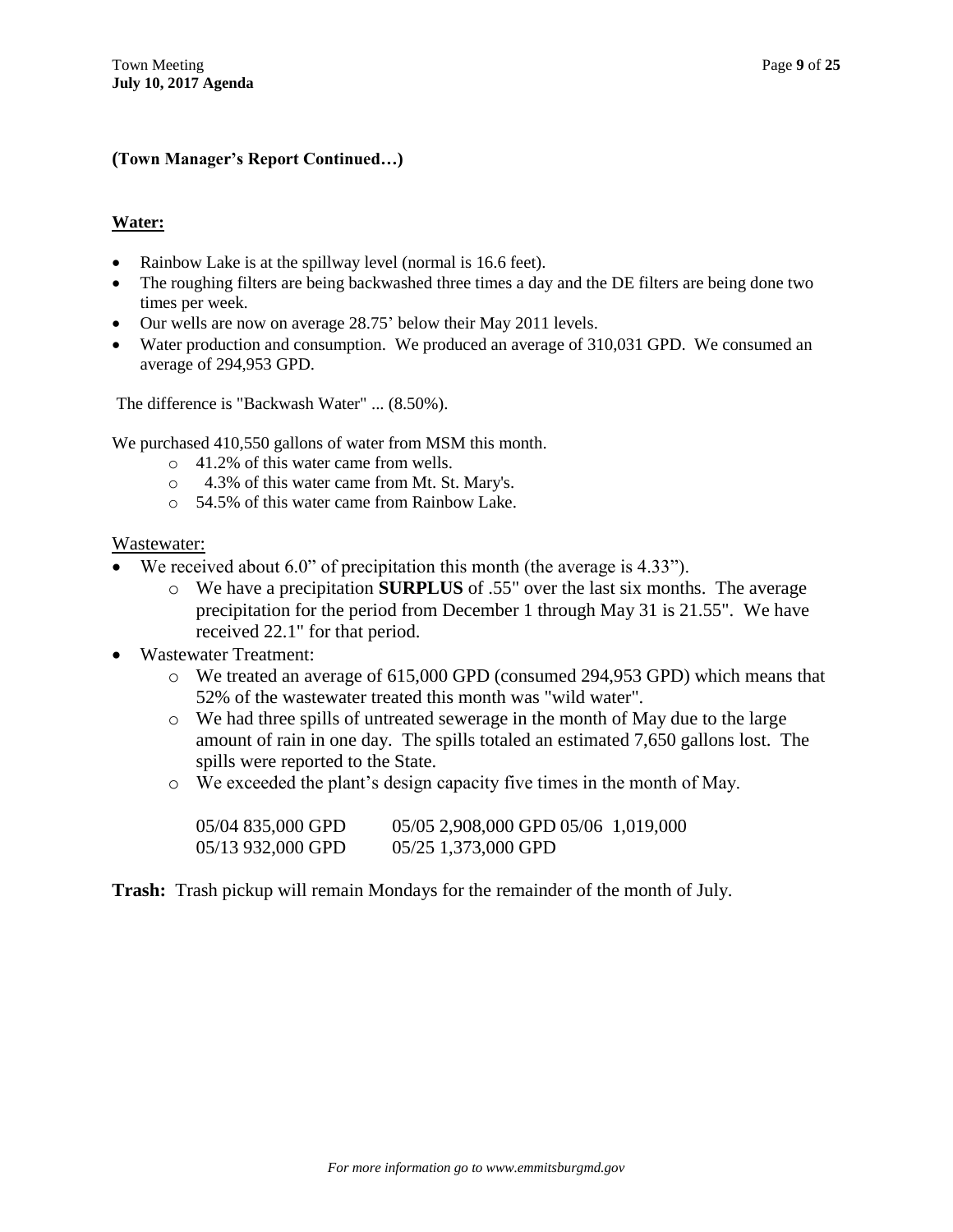**(Town Manager's Report Continued…)**

## **Meetings Attended:**

- 05/01 Met with Mayor and Town Planner to review agenda
- 05/01 Met with staff and contractor about the Emmit Gardens Playground
- 05/01 Attended Town Meeting
- 05/02 Met with staff, contractor and SHA to review waterline project
- 05/02 Met with Town Accountant and Town Clerk regarding budget presentation
- 05/03 Met with Mayor
- 05/04 Met with Town Accountant and Town Clerk regarding budget presentation
- 05/08 Met with Mayor
- 05/08 Met with Michelle Mills, auditor
- 05/09 Met with Town Accountant and Town Clerk regarding budget presentation
- 05/09 Met with staff to discuss potential MDE water/sewer grant for energy reduction
- 05/09 Met with staff to discuss square/sidewalk project
- 05/10 Attended finance training related to basic accounting and budget preparation
- 05/11 Attended department head meeting
- 05/11 Attended support staff meeting
- 05/12 Met with Town Accountant and Town Clerk regarding budget presentation
- 05/15 Met with Mayor to review agenda
- 05/15 Attended Town Meeting
- 05/16 Met with staff to review third quarter FY17 budget
- 05/18 Met with staff to review third quarter water billing and production
- 05/18 Attended EBPA breakfast
- 05/18 Met with Mayor
- 05/19 Met with Town Clerk and contractor on logistics of a soccer field on multi-purpose field behind Town Office
- 05/23 Met with Mayor
- 05/23 Met with staff to discuss upcoming water bill insert
- 05/25 Attended Flat Run Bridge progress meeting
- 05/25 Met with Mayor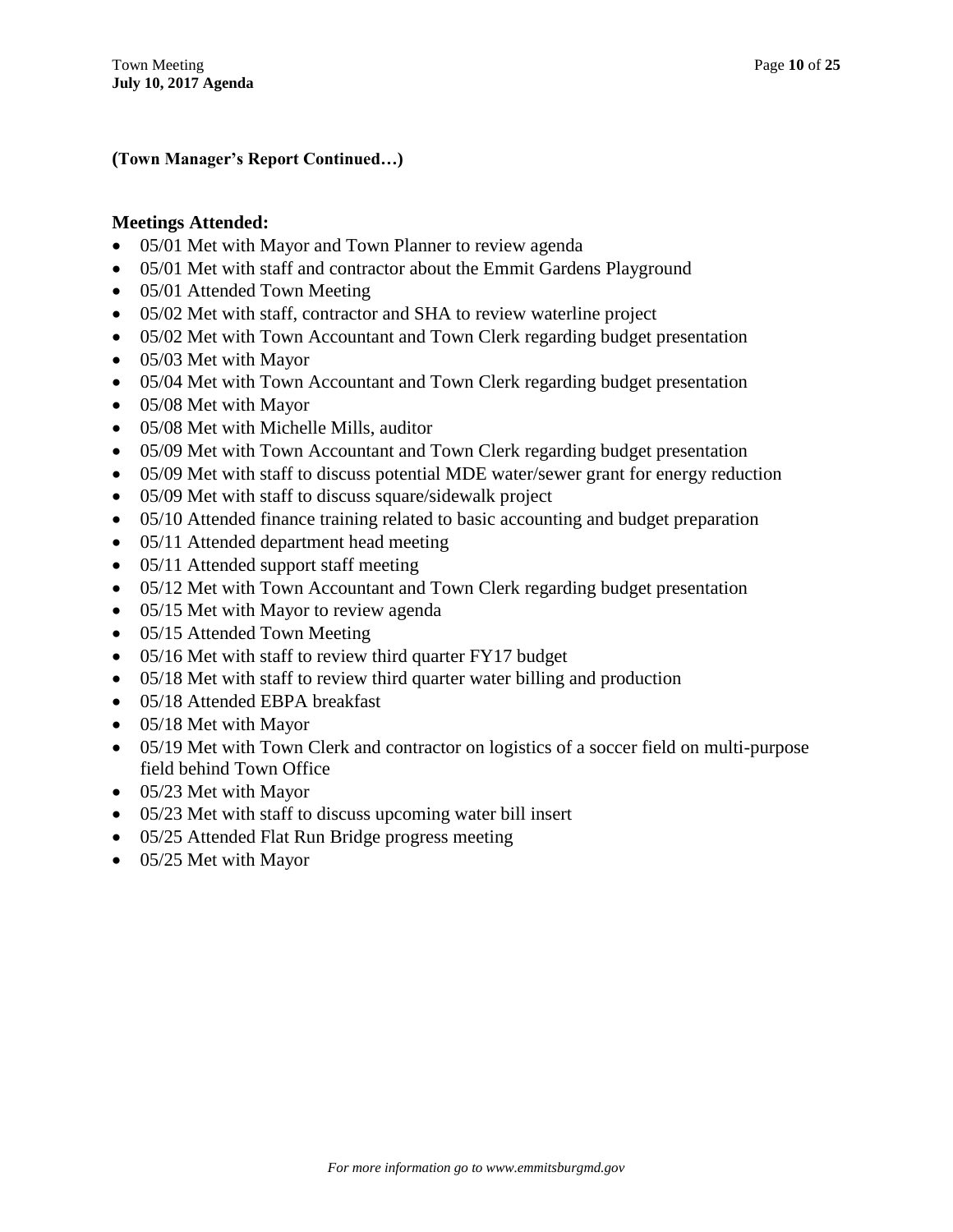# **PARKING ENFORCEMENT REPORT May 2017**

| Total:                               | \$1,621.17 |
|--------------------------------------|------------|
|                                      |            |
| <b>Funerals</b>                      |            |
| <b>Parking Ticket Money</b>          | \$490.00   |
| Meter Bag Rental                     |            |
| <b>Parking Permits</b>               | \$115.00   |
| <b>Meter Money</b>                   | \$1,016.17 |
| Left Side Parking                    | 2          |
| <b>Other Violation</b>               |            |
| <b>Failure to Park between Lines</b> |            |
| Parked on Highway                    |            |
| Parked by Fire Hydrant               |            |
| Parked Blocking Road                 |            |
| Parked on Sidewalk                   |            |
| Parked in Crosswalk                  |            |
| <b>Restricted Parking Zone</b>       | 3          |
| <b>Overtime Parking</b>              | 94         |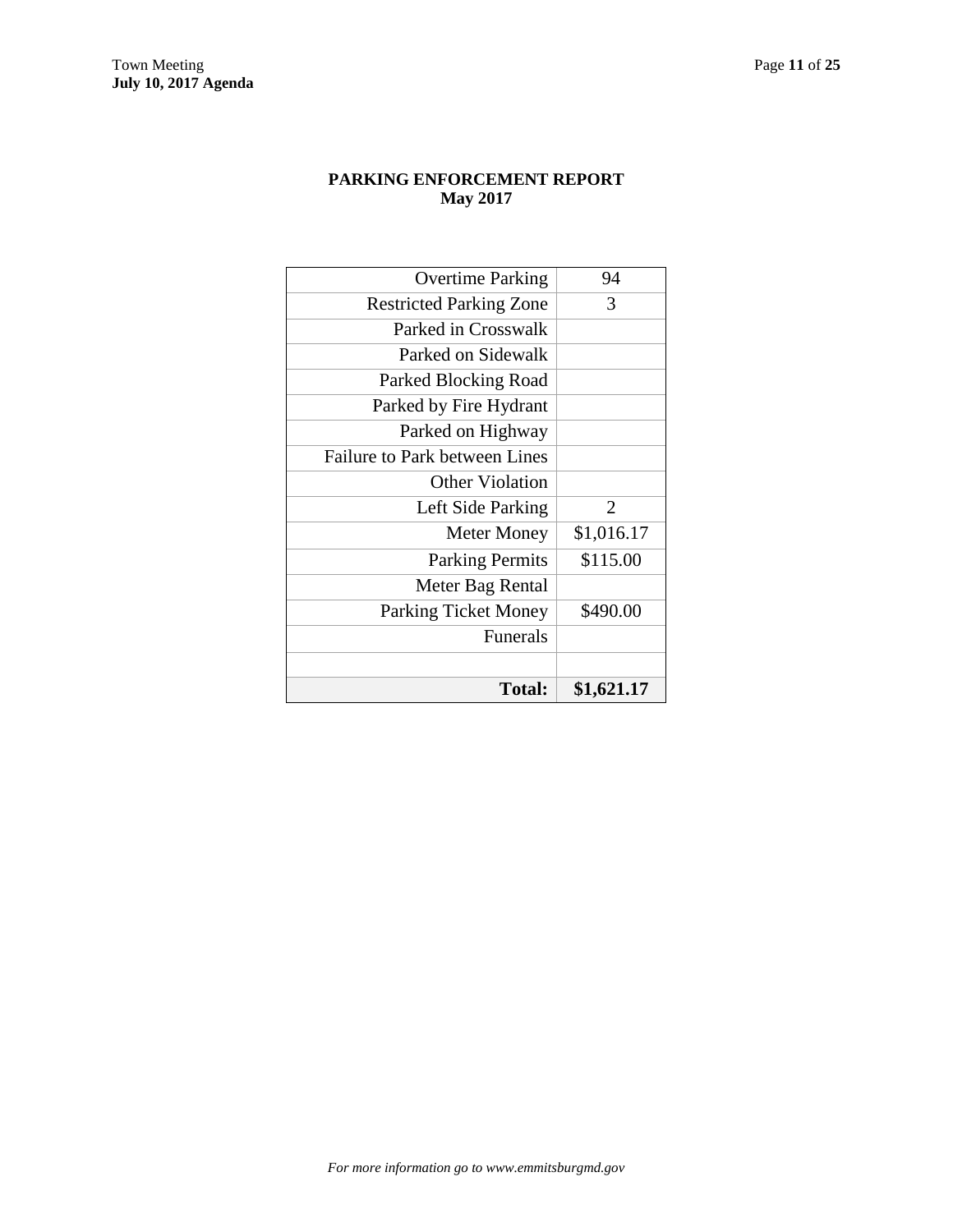## **D. TOWN PLANNER'S REPORT**

## **Town Planner's Report May 2017 Prepared by Sue Cipperly, AICP**

- 1. Attended Town Meeting on May 1, 2017. Presented information regarding requested text amendment to allow "place of worship" as a principal use in the B-2 zoning district. [This topic was reviewed at the June 28 Planning Commission meeting and a text amendment incorporating the PC input will be on the June 24 PC agenda. Usual meeting date (31st) was shifted to the 24th so all members could attend.]
- 2. **Planning Commission**: Submitted 2016 Annual Report to MD Dept. of Planning.
- 3. **Flat Run Bridge:** Coordinated with State Highway Administration (SHA) re meetings, questions. Met with contractors, town staff, SHA for progress meetings. Kept affected businesses informed of any work related to water/sewer lines. Provided info for Ch. 99, website, etc. re traffic pattern changes.
- 4. **Sidewalk Project:** Met with town staff, SHA, and contractors in Emmitsburg as needed. Assisted with follow up for right-of-entry letters sent by SHA and town -- citing town sidewalk ordinance that requires sidewalks when town has a design. Supplied various info to SHA or residents relative to project.
- 5. **Community Legacy:** Submitted MHT review request for 25 W. Main for partial roof replacement and painting of trim. Conferred with potential applicants re projects.
- 6. **Sustainable Communities program:** Worked on renewal application, which includes forms, GIS data, financial info, and before/after of projects accomplished during the past five years.
- 7. Provided contact information for Dave Crable at Frederick County to Northgate resident interested in improving stream erosion situation on her property.
- 8. Enforcement -- letters regarding several and various activity without permits. Notification and interaction with Frederick County permit office on 3 properties.
- 9. Permits: Finalized U&O for Cantori's shop W. Main, permits for decks, fences, roofs, basement renovation.
- 10. Emmit Gardens playground research with MDE for floodplain permit. Created maps to send to MDE.
- 11. Met with new owner and builder for Southgate lots. Info@greenlivinghomes.com
- 12. Created and presented PowerPoint for Mother Seton School visit -- Dog Park as example of something the Town Board would vote on.
- 13. Provided Tree City USA information to Town Clerk, along with contact at State DNR.
- 14. Provided maps and other input for grant applications submitted by Town Clerk.
- 15. Dept. Head meeting 5/11/17.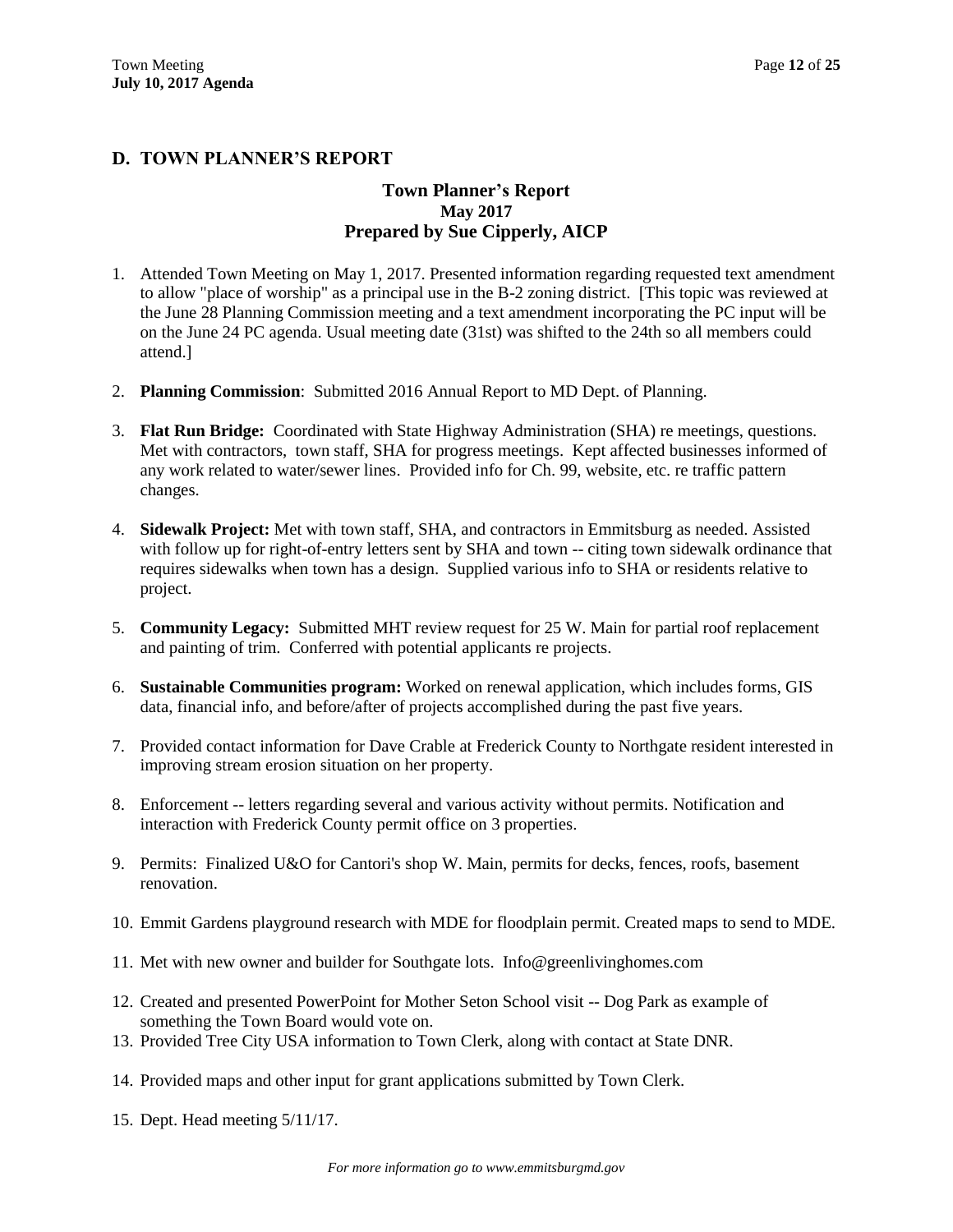# **E. COMMISSIONER COMMENTS**

**F. MAYOR'S COMMENTS**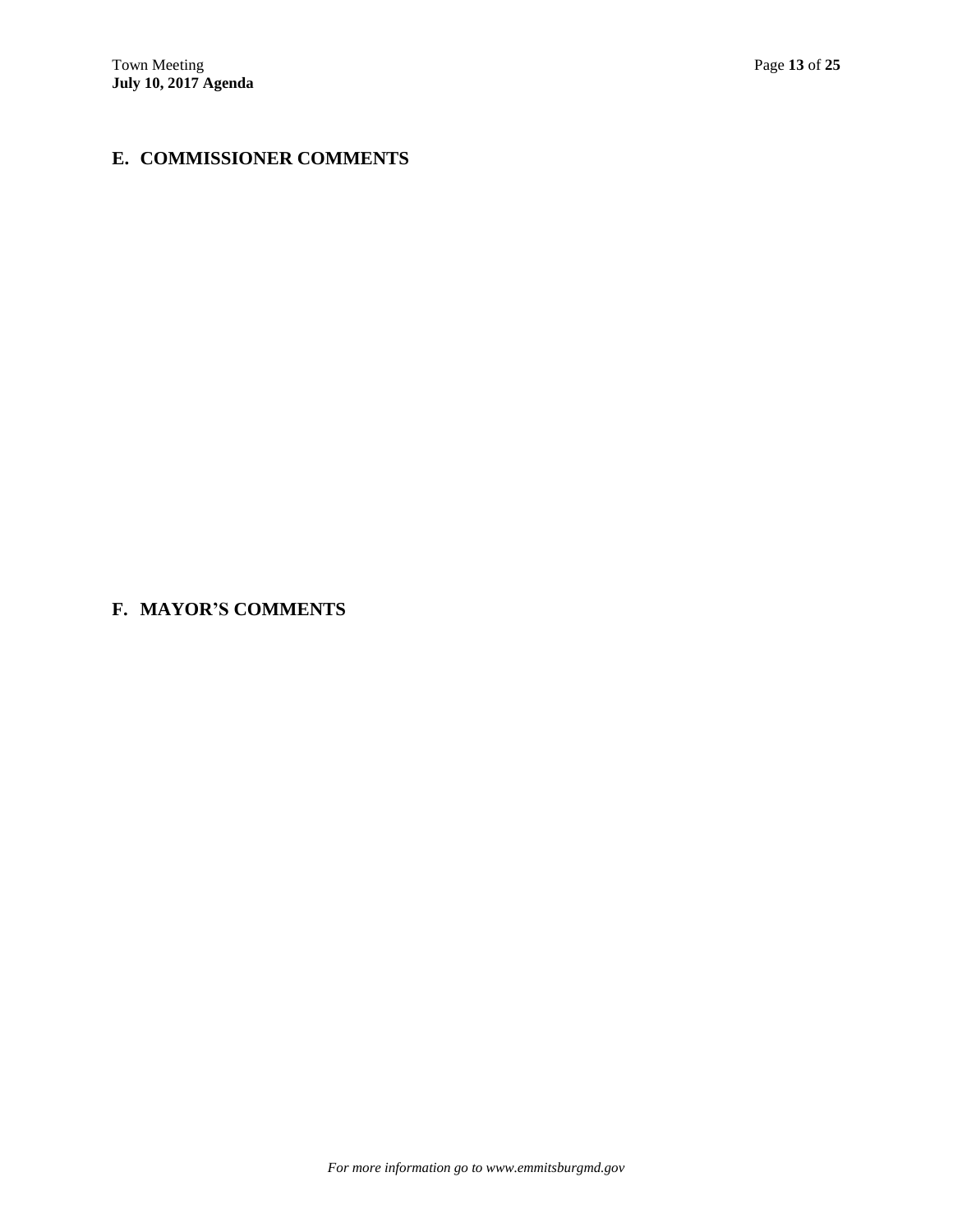# **G. PUBLIC COMMENTS**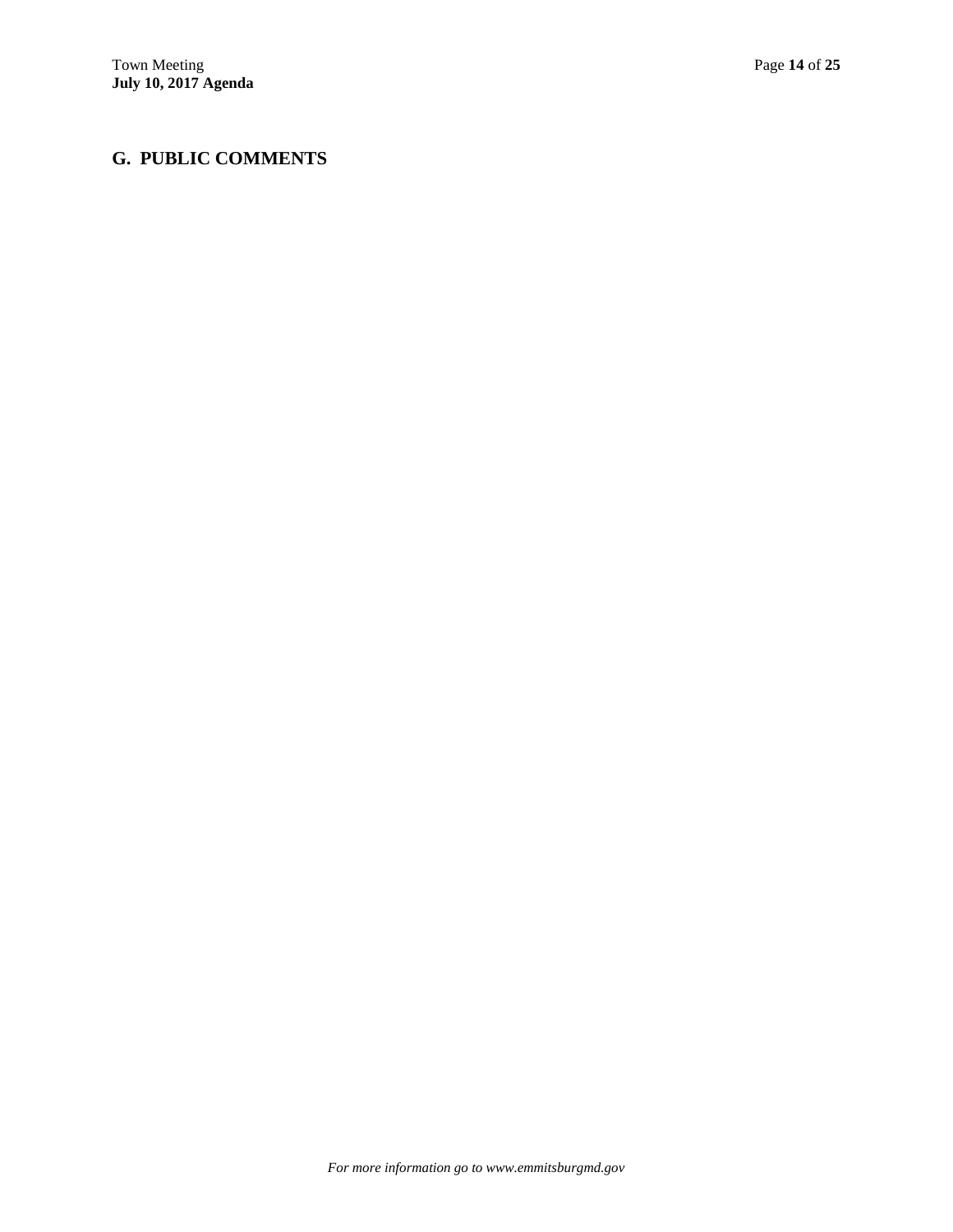# **H. ADMINISTRATIVE BUSINESS**

**I. Online Traffic Statistics for Facebook and Website:** Presentation by Town staff at meeting.

# **Facebook & Town Website Overview**

| Facebook                                                                                                    | <b>Town Website</b>                          |
|-------------------------------------------------------------------------------------------------------------|----------------------------------------------|
| www.facebook.com/emmitsburgmd                                                                               | www.emmitsburgmd.gov                         |
| <b>Period:</b> April 1, 2017 – June 30, 2017                                                                | <b>Period:</b> April 1, 2017 – June 30, 2017 |
| Page Followers: 945                                                                                         | Page Views: 5,462                            |
| <b>Average Post Reach:</b> 370 people (max 2,202)<br><b>Users:</b> 34.52% increase (compared to early 2017) |                                              |
| <b>Slight Increase in Comments: 1-2 a month</b><br><b>New Visitors:</b> 64.7% of site users                 |                                              |
| Top Follower Demographic: Women 35-44yrs old<br><b>Returning Visitors:</b> 35.3% of site users              |                                              |
| <b>Top 3 User Locations:</b>                                                                                | <b>Top 3 User Locations:</b>                 |
| Frederick                                                                                                   | Washington D.C.                              |
| 1.                                                                                                          | 1.                                           |
| Thurmont                                                                                                    | Thurmont                                     |
| 2.                                                                                                          | 2.                                           |
| 3.                                                                                                          | Frederick                                    |
| Emmitsburg                                                                                                  | 3.                                           |
| <b>Top 3 Clicks:</b>                                                                                        | <b>Top 3 Pages Visited:</b>                  |
| Photos                                                                                                      | Home Page                                    |
| 1.                                                                                                          | 1.                                           |
| Videos                                                                                                      | Parks & Recreation: Pool                     |
| 2.                                                                                                          | 2.                                           |
| Links                                                                                                       | <b>News Details</b>                          |
| 3.                                                                                                          | 3.                                           |

*Note*: Numbers as of Wednesday July 5<sup>th</sup> 2017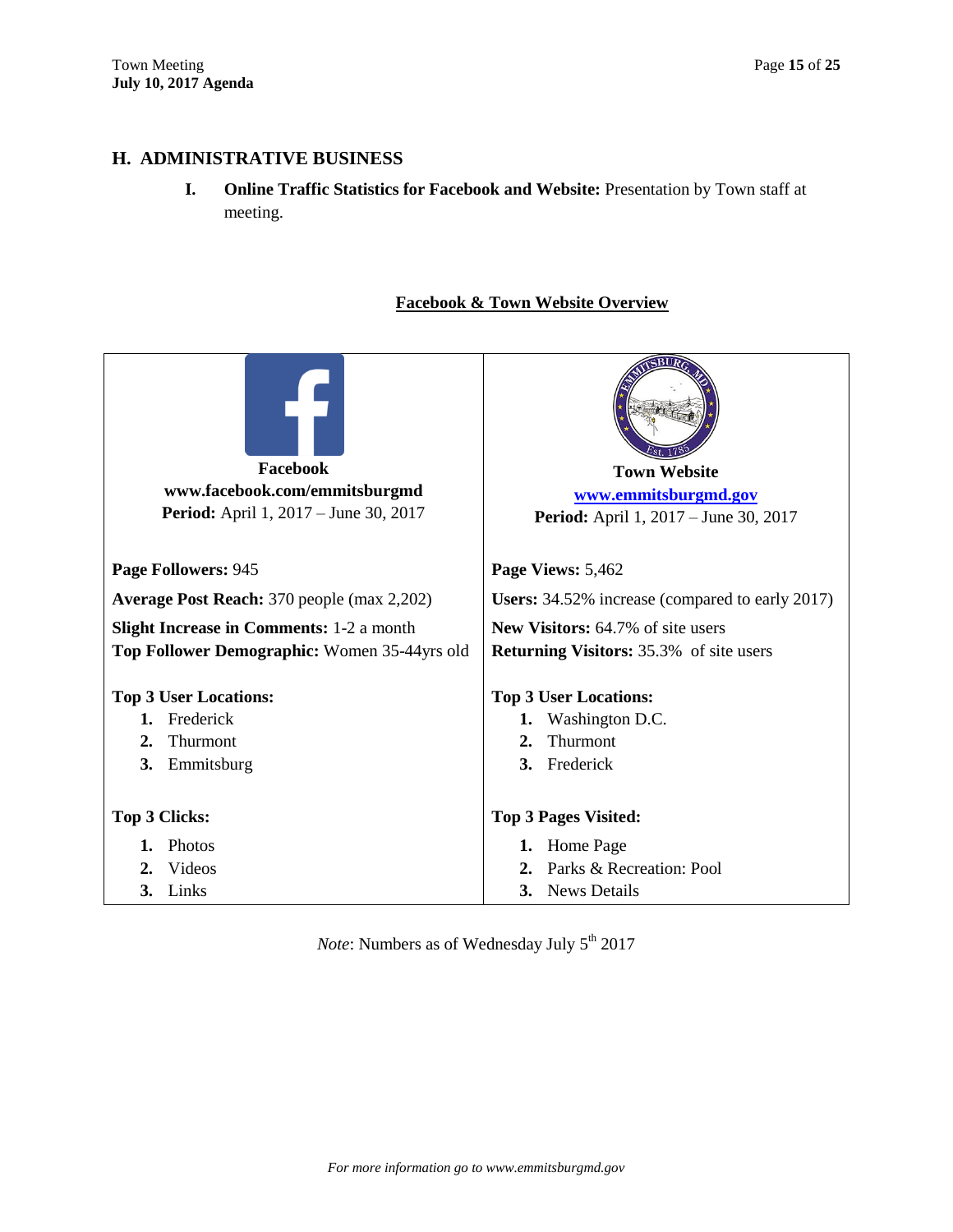# **I. CONSENT AGENDA**

- **I. 2 Resignations: Citizen's Advisory Committee** Resignation of Zenas Sykes from the Citizen's Advisory Committee Resignation of Ed Lowry from the Citizen's Advisory Committee
- **II. 3 Appointments: Citizen's Advisory Committee (2-Year Term)** Appointment of Tricia Sheppard to the Citizen's Advisory Committee Appointment of Will Sheppard to the Citizen's Advisory Committee Appointment of Martin Miller to the Citizen's Advisory Committee **Term:** July 10, 2017 to July 10, 2019

## **J. TREASURER'S REPORT**

## **Town of Emmitsburg CASH ACTIVITY as of June 30, 2017**

| \$4,411,586           | Cash Balance June 1, 2017        |
|-----------------------|----------------------------------|
| 171.764<br>$-158,781$ | Deposits<br>Withdrawels          |
| \$4,424,569           | <b>Operating Balance Forward</b> |

| Amount   | <b>Vendor Name</b>                     | <b>Description</b>                | <b>Check Date</b> | <b>Check Number</b> |
|----------|----------------------------------------|-----------------------------------|-------------------|---------------------|
| \$11,138 | <b>UGI Energy Services</b>             | May 17 Field 1 Solar              | 06.21.17          | 37174               |
| 10,442   | <b>UGI Energy Services</b>             | May 17 Field 2 Solar              | 06.21.17          | 37174               |
| 5,875    | Republic Services                      | June 17 Refuse Service            | 06.14.17          | 37137               |
| 5,366    | Frederick County DUSWM                 | May 17 Tipping Fees               | 06.07.17          | 37116               |
| 3,500    | <b>AA Dirtworks</b>                    | <b>Clear Trees Softball Field</b> | 06.14.17          | 37152               |
| 3,175    | Catoctin Labs                          | Chemicals                         | 06.21.17          | 37156               |
| 2,876    | Capital Tristate                       | 15' Black Poles                   | 06.07.17          | 37113               |
| 2,797    | Coyne Chemical                         | Chemicals                         | 06.28.17          | 37179               |
| 2,700    | Nevius Truck Repair                    | Sludge Truck Repair               | 06.07.17          | 37122               |
| 2,075    | <b>Patrick Arentz General Services</b> | Tree Trimming & Removal           | 06.21.17          | 37154               |

*Ck dates 06.01.17 to 06.30.17*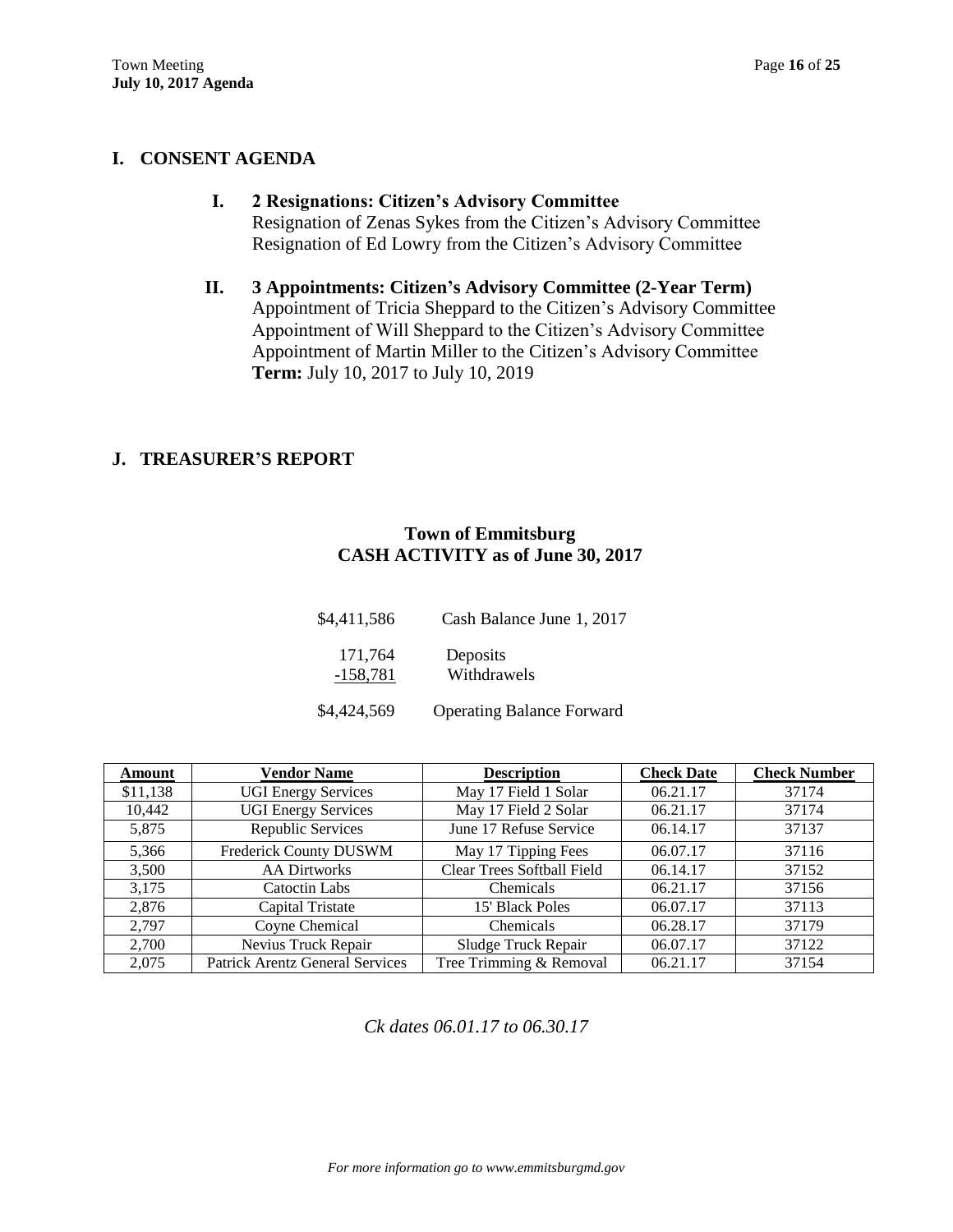# **K. PLANNING COMMISSION REPORT:** Presentation at the meeting.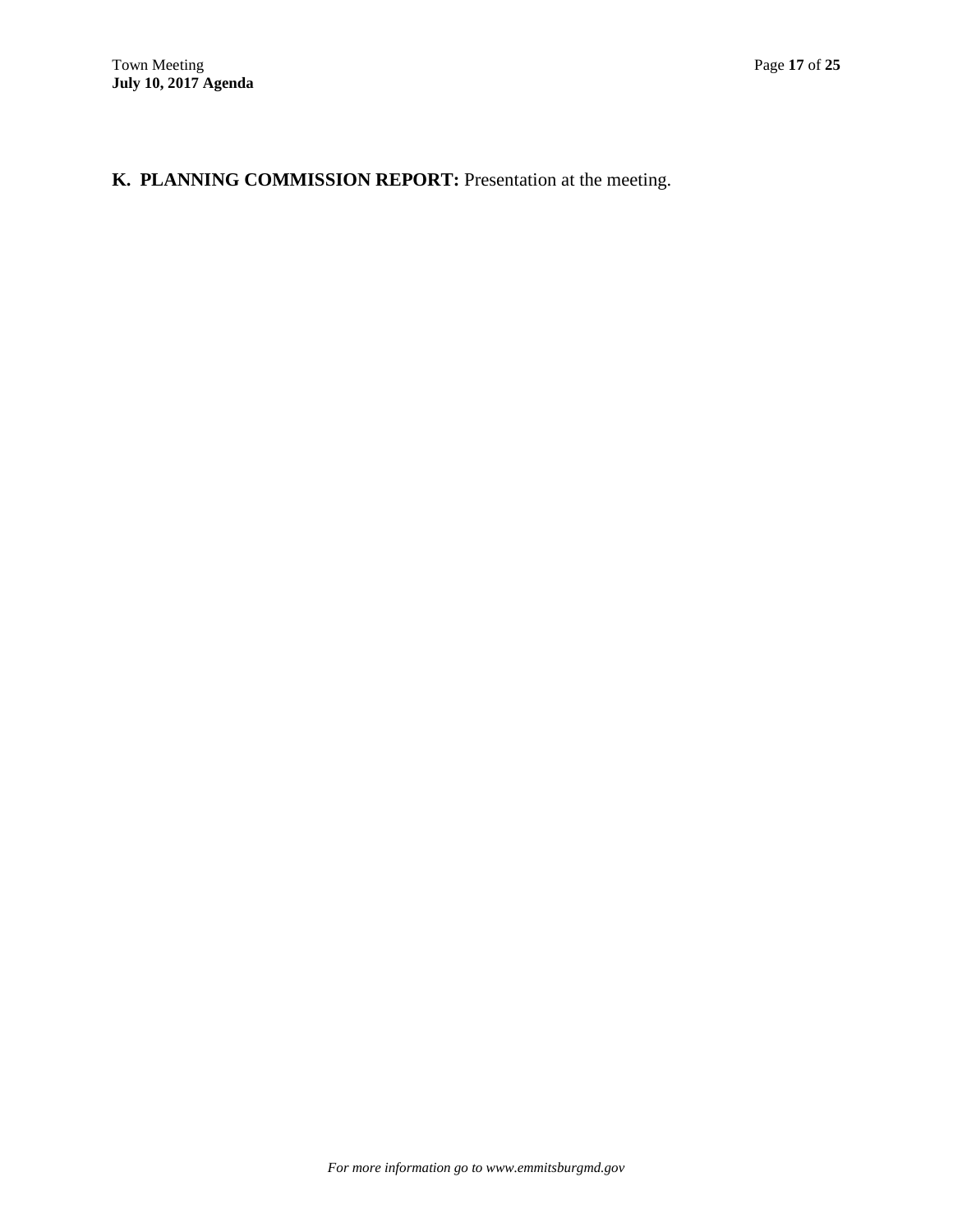## **L. AGENDA ITEMS:**

**I. Presentation on the National League of Cities Service Line Warranty:** Presentation at meeting by Ashley Shiwarski, Utility Service Partners.

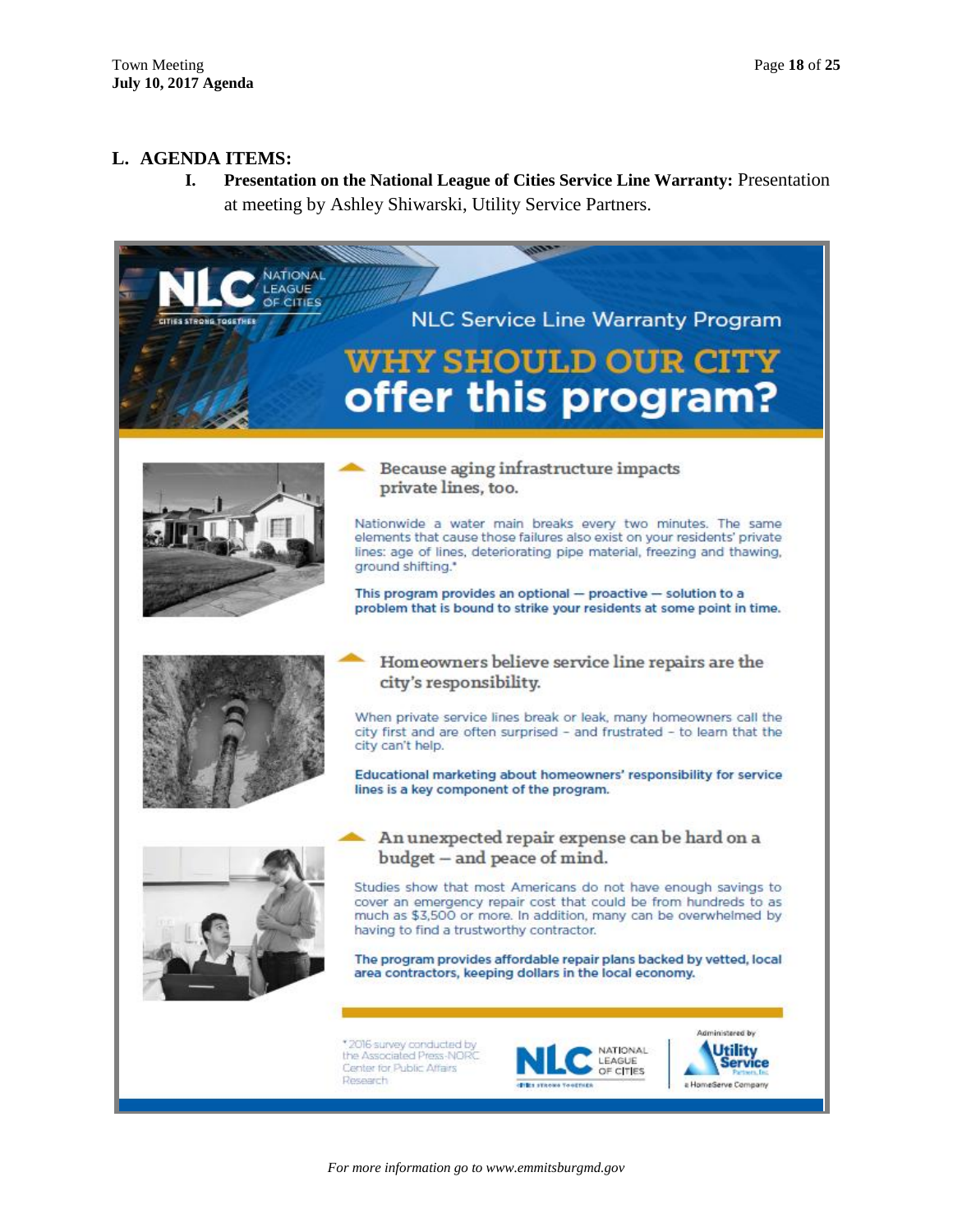#### **National League of Cities Service Line Warranty Continued…**



*For more information go to www.emmitsburgmd.gov*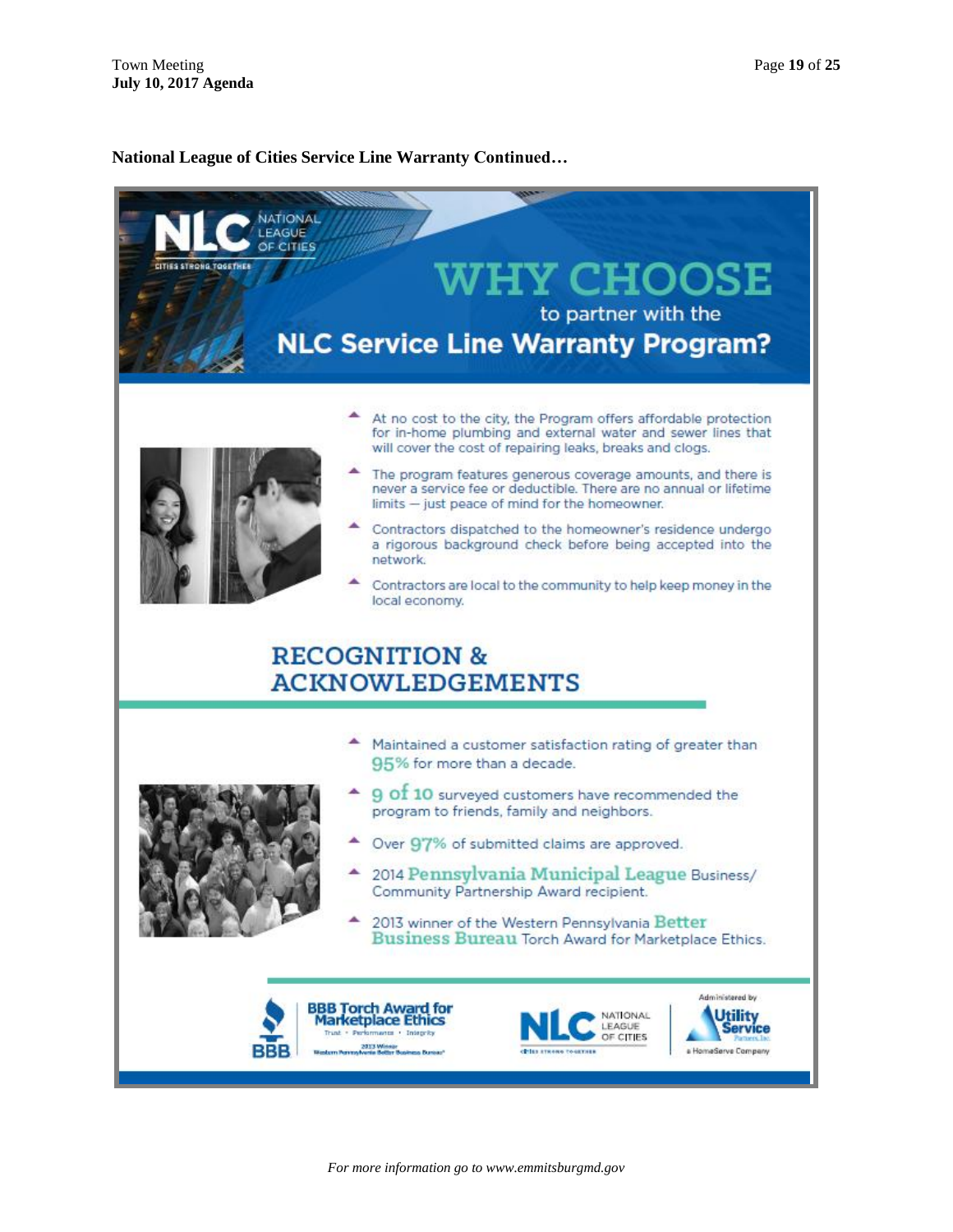## **National League of Cities Service Line Warranty Continued…**



Maryland Municipal League The Association of Maryland's Cities and Towns

June 24, 2016

The Maryland Municipal League (MML) is pleased to have Utility Service Partners, Inc. (USP) as a Strategic Partner for 2016 in offering the **National League of Cities (NLC) Service Line Warranty Program**. Offered at no cost to MML member municipalities, the NLC Service Line Warranty Program, administered by Utility Service Partners, Inc., is an important educational tool for informing homeowners of their service line responsibilities. The program is an affordable home protection solution for your residents to help them deal with the financial burden of unanticipated service line repair and replacement costs. Homeowners in participating cities and towns are eligible to purchase low-cost warranties, which provide repairs for affected in-home plumbing and outside water and sewer lines.

Some additional program benefits are:

- 1. No cost for Maryland cities and towns to participate
- 2. Affordable rates for residents
- 3. Repairs made by trusted local contractors
- 4. Reduces local officials'frustration
- 5. Increases citizen satisfaction nationwide

MML has chosen to partner with USP because of their outstanding national reputation. This is the only warranty option endorsed by the National League of Cities, multiple state municipal leagues and over 300 cities nationwide. USP is a BBB Accredited Business with an A+ rating and winner of the 2013 BBB Torch Award for Marketplace Ethics. They maintain a customer satisfaction rating exceeding 95% and have had a clean record with government agencies and regulatory bodies for more than a decade.

Other things to consider are: 1) USP pays for the repairs, not your residents, 2) all repairs are performed to local code, 3) customers are provided with a 24/7/365 customer service repair hotline, and 4) USP is responsible for all aspects of the program, including marketing, billing, customer service, and performing all repairs.

MML is here to assure the program works for Maryland cities and towns who participate. We are also here to answer any questions you may have about this unique partnership. I strongly encourage you to consider joining Maryland member towns and others and adopt the **NLC Service line Warranty Program** for your municipality.

For more information, please contact Caleb Wolf, our Strategic Partner Coordinator, at 410-268-5514 or via email at [calebw@mdmunicipal.org. Y](mailto:calebw@mdmunicipal.org)ou can also contact Ashley Shiwarski of Utility Service Partners, Inc., the program administrator. She can be reached at 724-749-1097 o[r ashiwarski@utilitysp.net. P](mailto:ashiwarski@utilitysp.net)lease also visit [www.utilitysp.net.](http://www.utilitysp.net/)

**Sincerely** 

Scott Hancock Executive Director Maryland Municipal League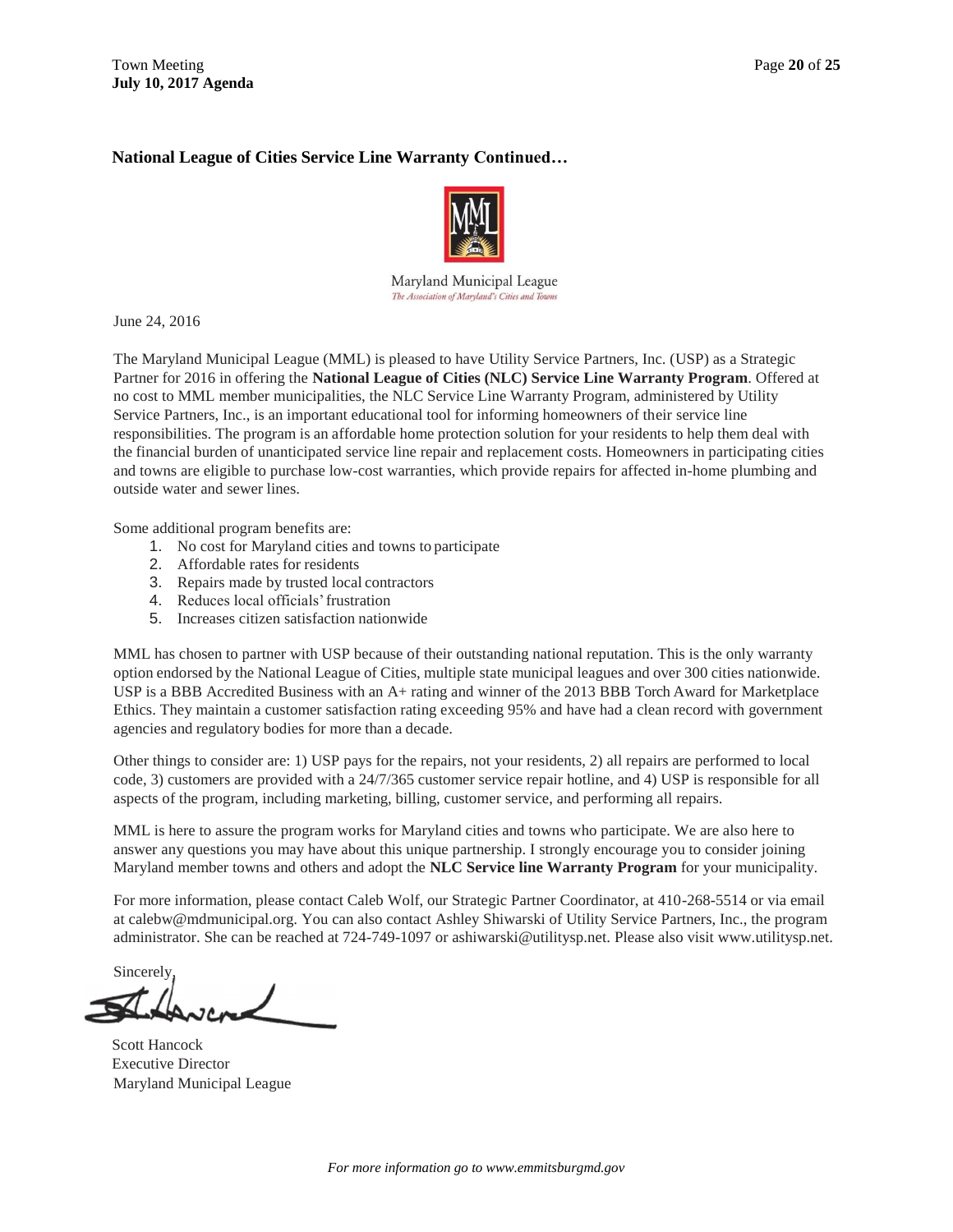## **AGENDA ITEMS CONTINUED:**

**II. LG Sonic Algae Control System Update:** Presentation at meeting by Town staff.

# **System Installed:** April  $11<sup>th</sup>$  2017

- *Chlorophyll*: Indicates algae growth
	- Prior: Averaging around 20 ug/L (parts per billion)
	- Current: Just above 0, maybe 5 ug/L (parts per billion)
- *Phycocyanin:* Causes taste and odor problems in the drinking water
	- Prior Levels: Approximately  $4/5$  ug/L
	- Current Levels: Near 0
- *Turbidity*: The clarity of the water
	- Prior levels: 4.0 NTUs
	- $\blacksquare$  Current levels: About < 1.0 NTUs
- *Water Savings*: We now anticipate meeting our goal
	- Prior: 1,292,250 gal/month
	- Current: 600,000 gal/month
- *Roughing filters:*
	- Prior: 0.029 mg/day; 8-12lbs differential psi
	- Current:.0196 mg/day; 5-6lbs differential psi

## **Conclusion:**

- $\checkmark$  Overall good performance since April installation
- $\checkmark$  The lake is clearer
- $\checkmark$  We are making lake numbers everyday
- $\checkmark$  No unexpected filter related overtime
- $\checkmark$  NTU's are lower
- $\checkmark$  Less coagulant usage
- $\checkmark$  Soda Ash and Chlorine are same (more time needed)

#### **More Time Is Needed To Get A More Accurate Analysis**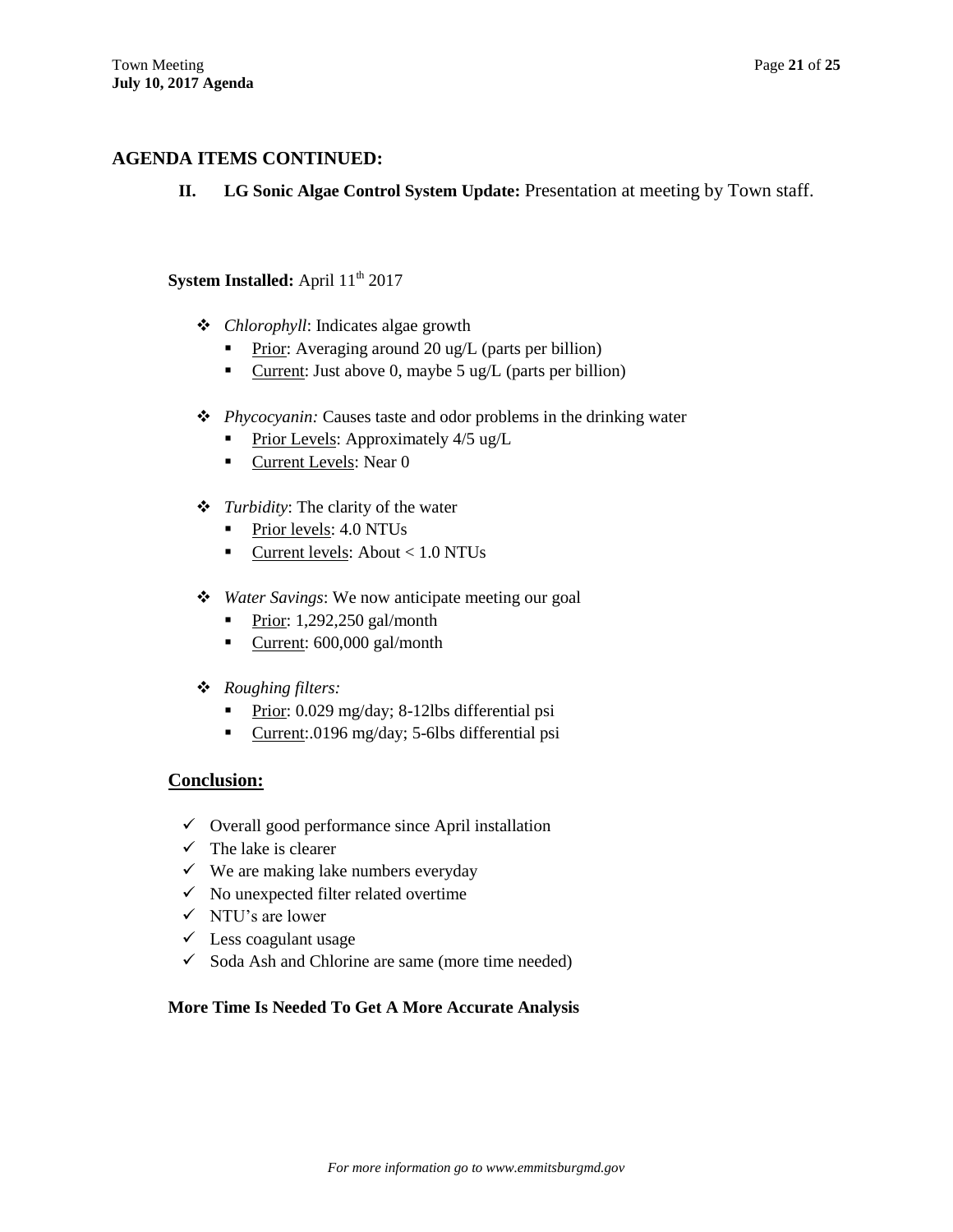# **AGENDA ITEMS CONTINUED:**

**III. Update on the Emmit Garden's Playground:** Presentation at meeting by Town staff. Staff are in communication with MD Dept. of the Environment regarding whether this project needs a permit that would require engineering drawings and a \$750 fee.

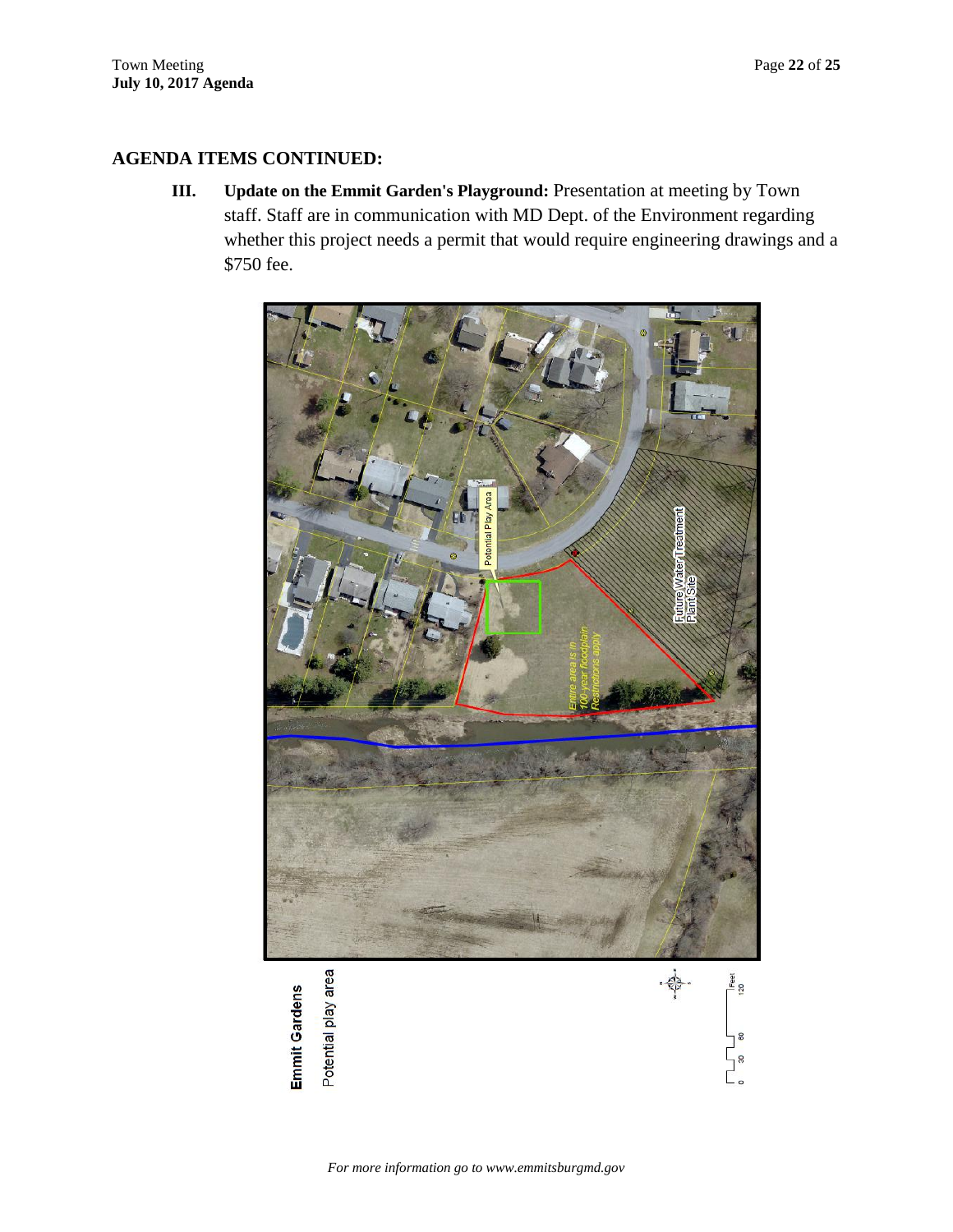# Emmit Gardens **JAPIAMORID** PENAETER<br>1800 F.L ◉ abor Size AGE GROUP:<br> $2-12$ PLAYGROUND SPECIALISTS IN<br>29 APPLES CHURCH RD<br>THURMONT, MD 21788 80ALE  $\begin{array}{c} \text{converuerge} \\ \text{if} \quad \text{if} \quad \text{if} \quad \text{if} \quad \text{if} \end{array}$ вщивант:<br> $8 \, \text{Ft}$  $\sqrt{ }$  ASTM F1487-11<br> $\angle$  CPSC #325 훞 **ROJECT NO:**<br>60217 - 54 **APACITY:** 937 ana ang pag ASPHALT<br>TJAHRIKA BENCH<br>ZZXX141 DUCK<br>SPRINGMATE CHPMUNK<br>SPRINGMATE BENCH<br>ZZXX1410 SUPERVISION REQUIRED

# **Emmit Garden's Playground: Site Plan**

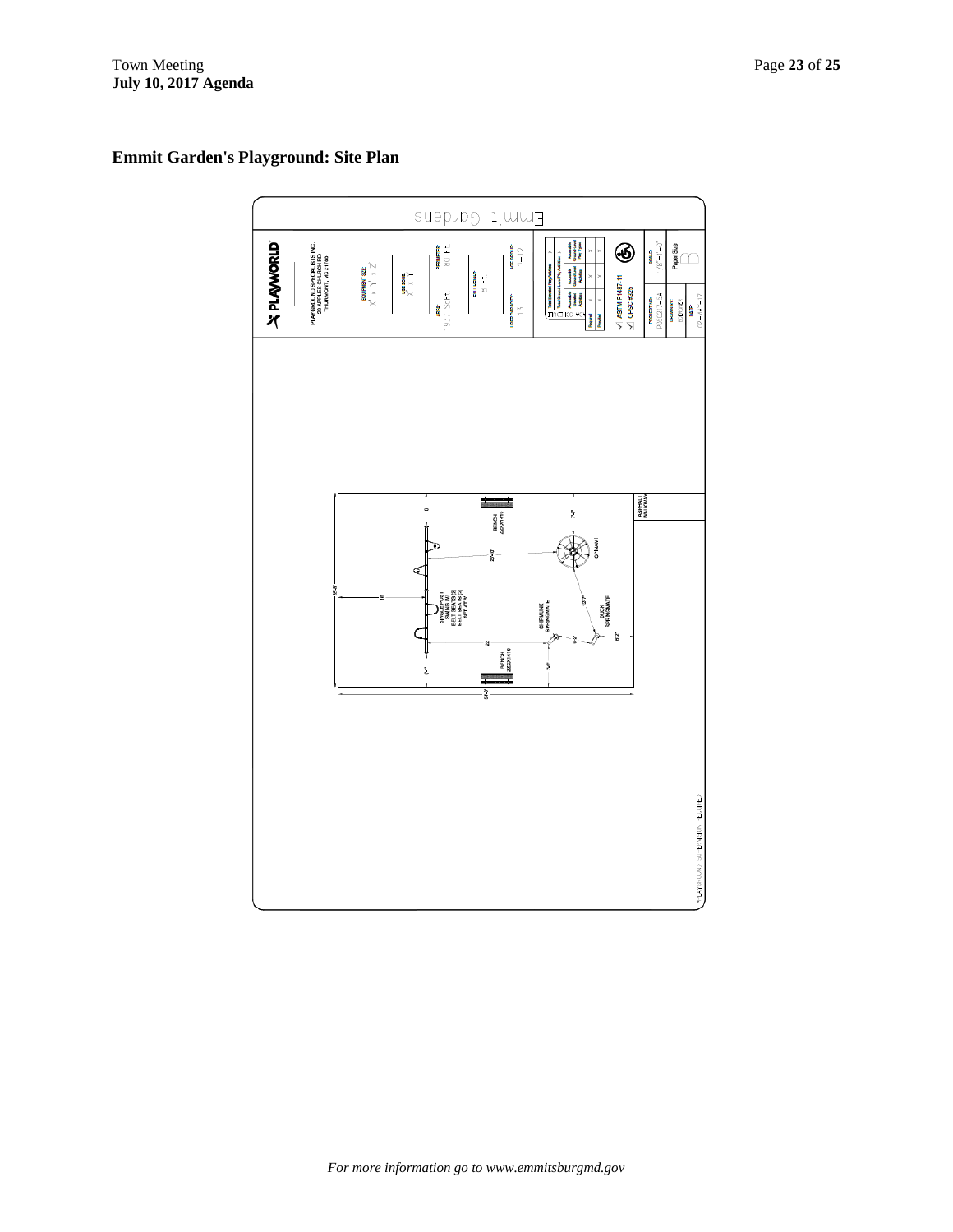

# **Emmit Garden's Playground: Park Floodplain**